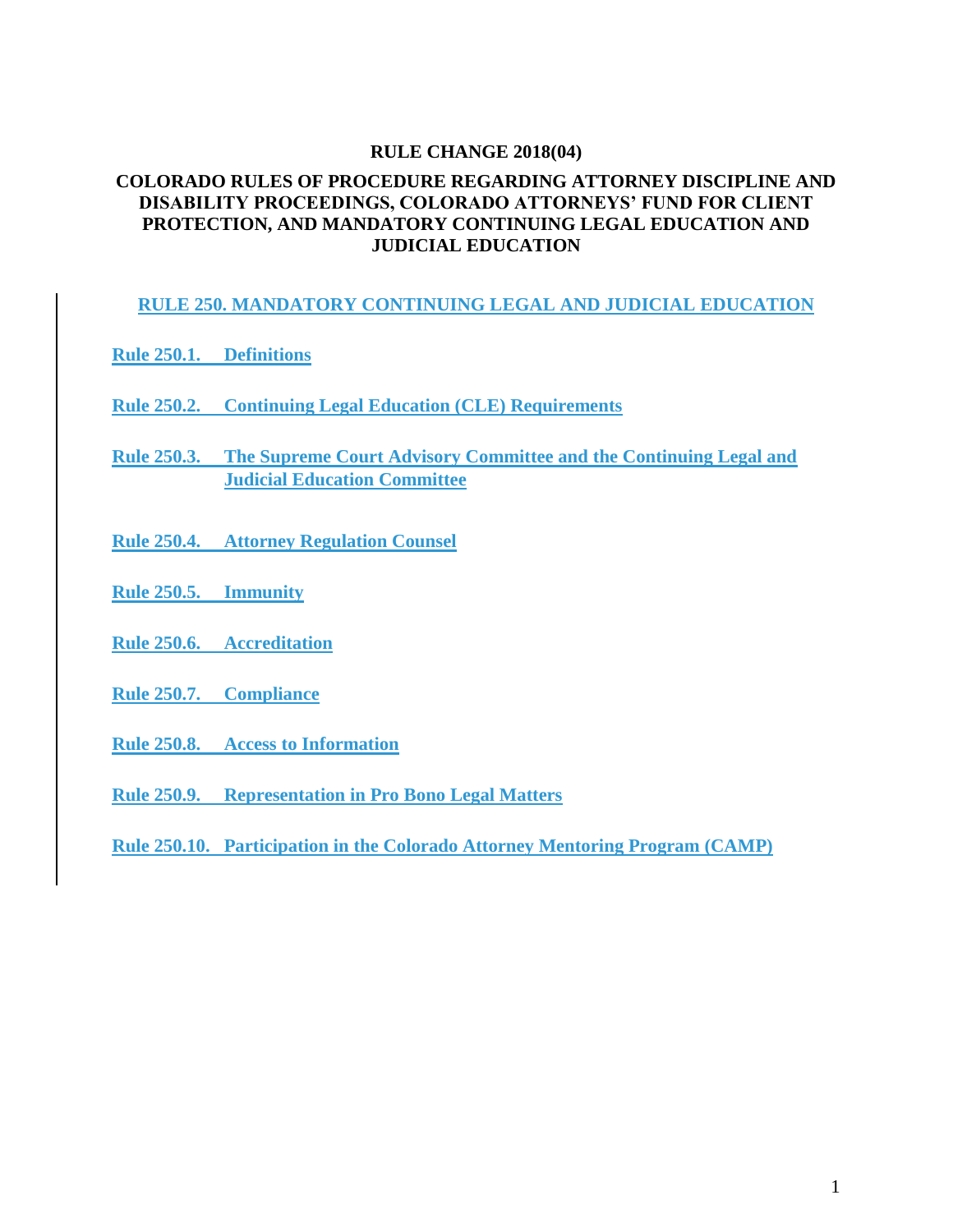#### **PREAMBLE: Statement of Purpose**

As society becomes more complex, the delivery of legal services likewise becomes more complex. The public rightly expects that lawyers, in their practice of law, and judges, in the performance of their duties, will continue their professional development throughout their legal careers. The purpose of mandatory continuing legal and judicial education requirements is to promote and sustain competence and professionalism and to ensure that lawyers and judges remain current on the law, law practice management, and technology in our rapidly changing society.

## **Rule 250.1. Definitions**

**(1)** An "accredited" CLE activity is an educational endeavor that meets the criteria in these Rules and the CLJE Committee's Regulations Governing Mandatory Continuing Legal and Judicial Education and satisfies the requirements of C.R.C.P. 250.6.

**(2)** "CLE" stands for "Continuing Legal Education," which is any legal, judicial, or other educational activity that meets the criteria in these Rules and the Continuing Legal and Judicial Education (CLJE) Committee's Regulations Governing Mandatory Continuing Legal and Judicial Education and, therefore, satisfies the requirements of C.R.C.P. 250.2.

**(3)** A "CLE credit" or a "CLE credit hour" is a measurement unit combining time and quality assigned by the CLJE Office to all or part of a particular continuing legal educational activity. A CLE credit hour will be the equivalent of attending 50 minutes of an accredited program with accompanying textual material unless otherwise specified in these rules.

**(4)** "CLE transcript" means the official record maintained by the CLJE Office of a registered lawyer's or judge's CLE credit hours earned during a CLE compliance period and will be used to verify a registered lawyer's or judge's compliance with the CLE requirements.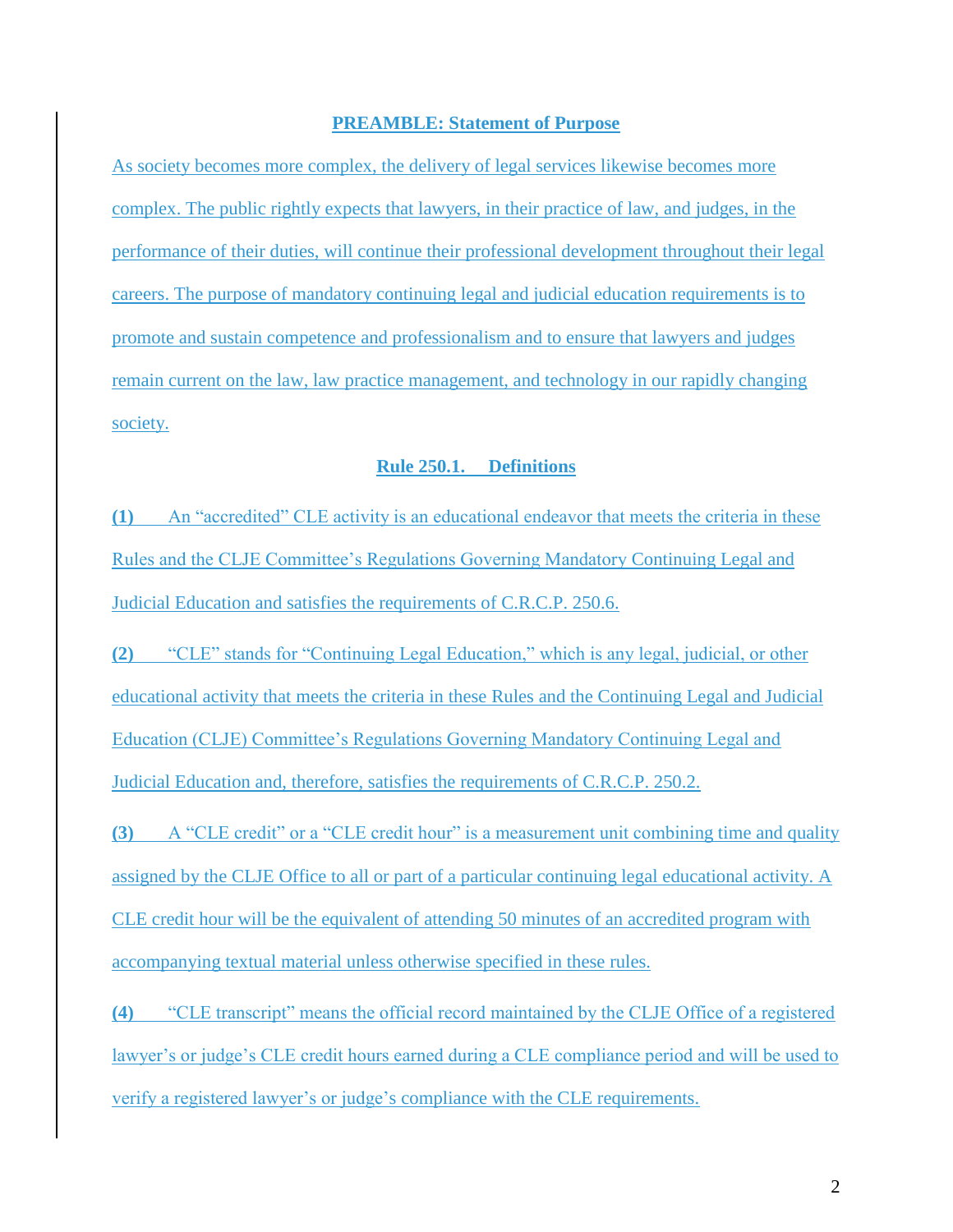**(5)** The "CLJE Committee" is the Colorado Supreme Court's Continuing Legal and Judicial Education Committee.

**(6)** "Compliance period" means the three years during which a registered lawyer or judge is required to earn the minimum number of CLE credits.

**(7)** "Court" means the Colorado Supreme Court.

**(8)** "Judge" is a judicial officer who is subject to the jurisdiction of the Commission on Judicial Discipline or the Denver County Court Judicial Discipline Commission.

**(9)** "Office of Continuing Legal and Judicial Education" (CLJE Office) is the central office of the Office of Attorney Regulation Counsel that administers and implements these rules and the CLJE Committee's Regulations Governing Mandatory Continuing Legal and Judicial Education.

**(10)** "Provider" means any individual or organization that offers continuing legal education activities.

**(11)** "Registered lawyer" is a lawyer who has paid the registration fee required by C.R.C.P. 227 for the current year and who is not on inactive status, or suspended, disbarred, or placed on disability inactive status by the Court.

**(12)** "Teaching" means participating as a speaker, lecturer, presenter, or moderator in any accredited CLE activity.

**(13)** "These rules" refer to rules 250.1 through 250.10 of the Colorado Rules of Civil Procedure.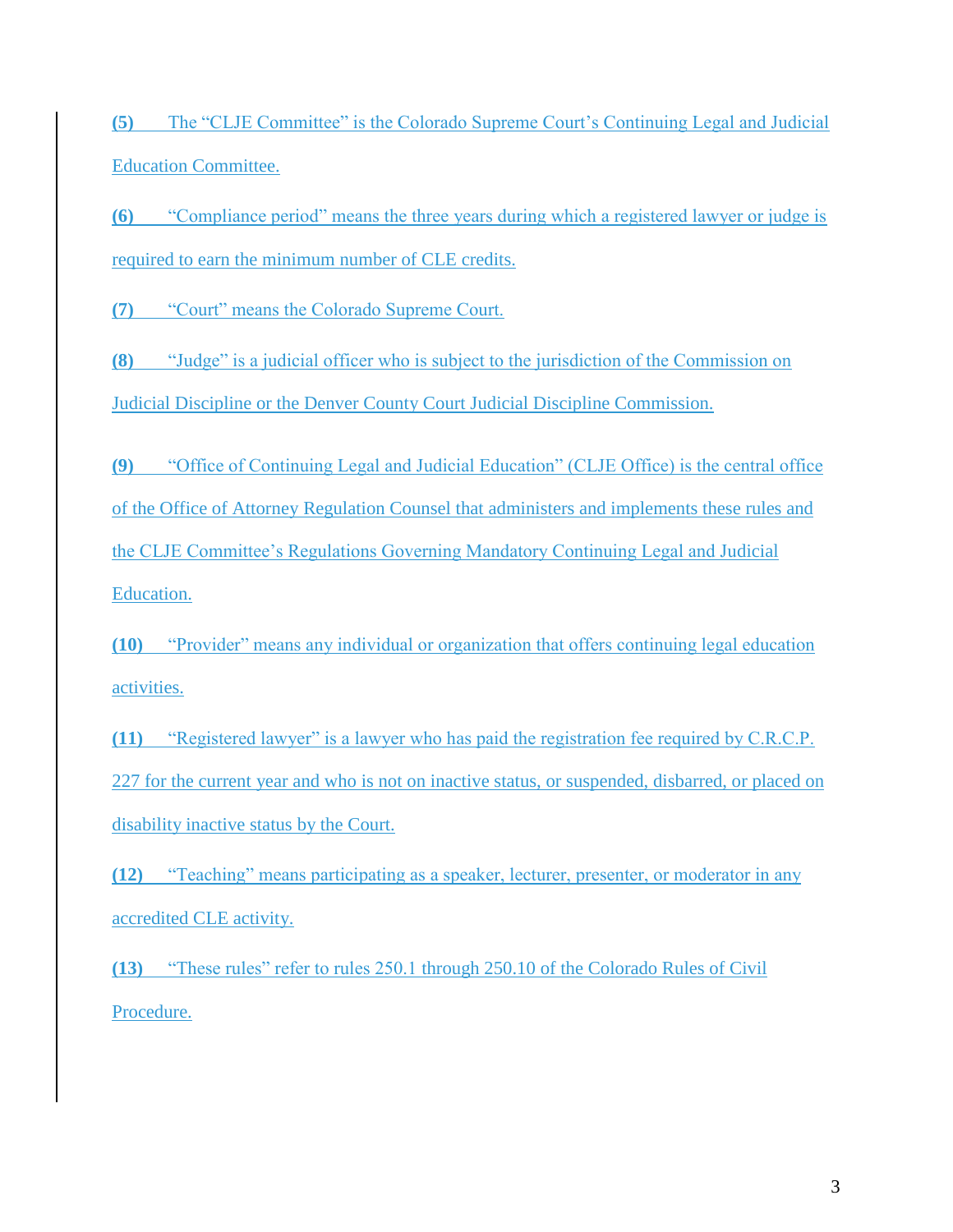#### **Rule 250.2. CLE Requirements**

**(1) CLE Credit Requirement.** Every registered lawyer and every judge must complete 45 credit hours of continuing legal education during each applicable CLE compliance period as provided in these rules. The 45 credit hours must include at least seven credit hours devoted to ethics. Failure to comply with these requirements in a timely manner as set forth in these rules may subject the registered lawyer or judge to a fee, a penalty, and/or administrative suspension. **(2) Compliance Period.** All registered lawyers and judges become subject to these rules on the date of their admission or certification to the bar of the State of Colorado. The first compliance period begins on the date of admission or certification and ends on the 31st of December of the third full calendar year following the year of admission or certification to practice law in Colorado. For non-lawyer judges, the first CLE compliance period begins on the date of appointment as a judge and ends on the 31st of December of the third full calendar year following the year of appointment as a judge. Subsequent CLE compliance periods begin on the 1st of January immediately following a previous compliance period and end on the 31st of December of the third full calendar year thereafter. Compliance periods that commenced under the previous C.R.C.P. 260 will continue without interruption under these rules.

**(3) Reporting.** All registered lawyers and judges must report compliance as set forth in C.R.C.P. 250.7.

**(4) Lawyer Status and Compliance.** Any registered lawyer who has been suspended under C.R.C.P. 227A(4), or who has elected to transfer to inactive status under C.R.C.P. 227A(6)(a), will, upon being reinstated pursuant to C.R.C.P. 227A(5) or (7), become subject to the minimum continuing legal educational requirements set forth in these rules on the date of reinstatement, pursuant to C.R.C.P. 250.2 and as set forth in paragraph (5) of this rule.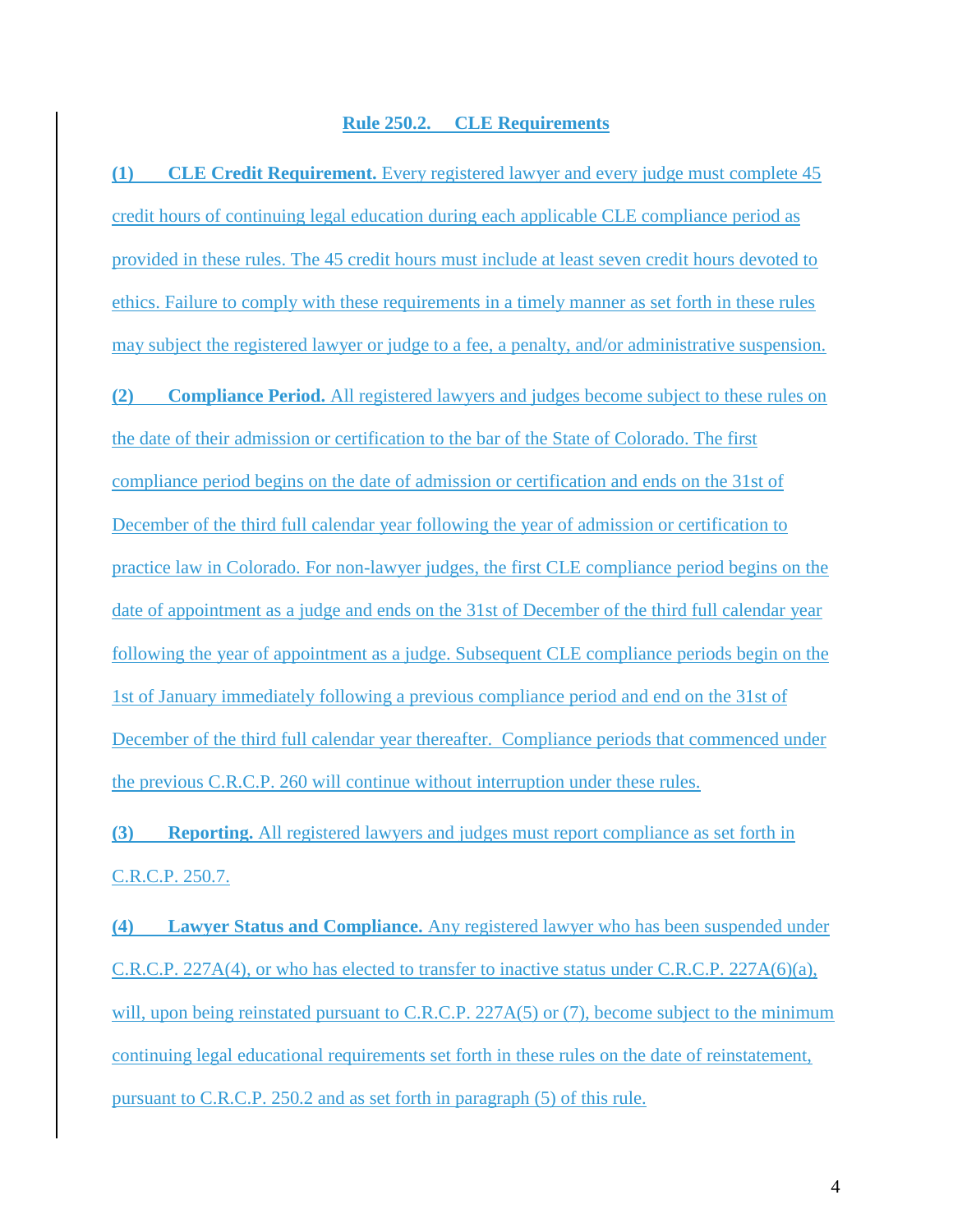**(5) Modification of Compliance Period**. A registered lawyer's obligation to comply with these rules during a compliance period will be deferred if the lawyer has been suspended for any reason other than noncompliance with these rules, has elected to transfer to inactive status, or has been placed on disability inactive status by Court order. However, upon reinstatement or return to active status, the compliance period will be calculated as follows:

(a) If the registered lawyer remains on suspension, inactive status, or disability inactive status for one year or longer, the start of the compliance period will begin on the date of reinstatement from suspension or disability inactive status, or date of transfer to active status, and will end on the 31st of December of the third full calendar year following the start of the compliance period.

(b) If the registered lawyer is suspended, on inactive status, or on disability inactive status for less than one year, the compliance period will not be recalculated. However, upon reinstatement or return to active status, the lawyer will have 91 days from the date of reinstatement or return to active status, or the remainder of the original compliance period, whichever is longer, to complete and report all deferred CLE requirements as otherwise set forth under C.R.C.P. 250.7, and to pay any penalties or fees that accrued before the suspension or transfer to inactive status. Failure to complete deferred CLE requirements or to pay related penalties or fees during this 91 day period will subject the lawyer to suspension pursuant to C.R.C.P. 250.7(8).

(c) No registered lawyer will be permitted to change status to circumvent these rules.

**(6) No Roll-Over Credits.** CLE credit hours completed in excess of the required 45 credit hours in any applicable compliance period may not be used to meet the minimum educational requirements in any subsequent compliance period.

**(7) Exemptions.**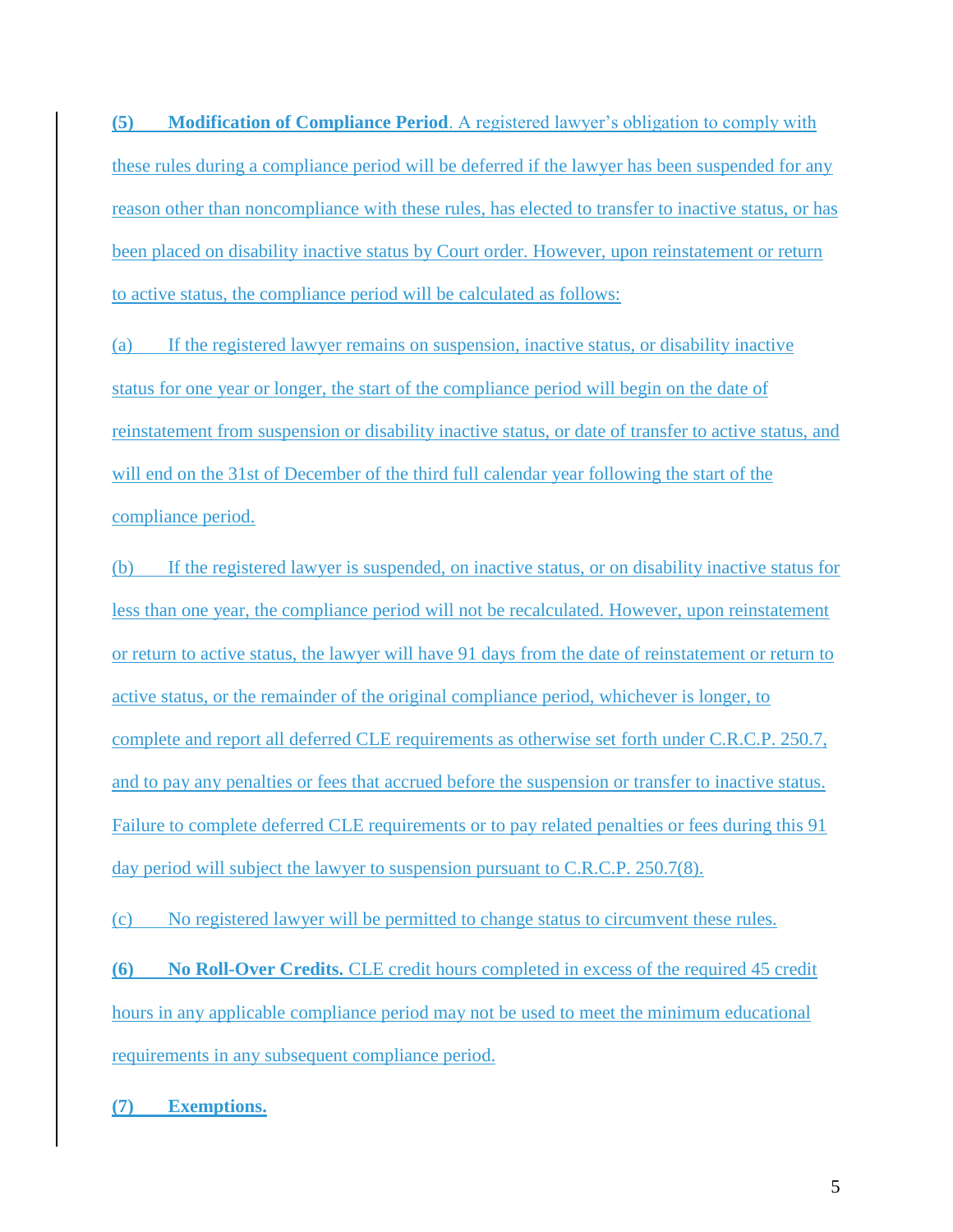**(a) Inactive or Suspended Status.** A lawyer who is on inactive status, disability inactive status, or under suspension during his or her entire CLE compliance period is excused from the CLE requirements for that compliance period.

**(b) Age.** A registered lawyer or judge will be exempt from the CLE requirements of these rules starting on the registered lawyer's or judge's 72nd birthday. On the effective date of these rules, all registered lawyers and judges who were exempt from the educational requirements under the previous C.R.C.P. 260.5 (Exemptions), will again become subject to the requirements in these rules. For all previously exempt registered lawyers and judges, the compliance period will begin on the effective date of these rules and end on December 31, 2021 (the end of the third full calendar year following the start of the compliance period). For all registered lawyers and judges who reach their 65th birthday in 2018, the compliance period will be extended through December 31, 2021. For all registered lawyers and judges who reach their 65th birthday in 2019, and whose compliance period otherwise would have ended in 2019 or 2020, the compliance period will be extended through December 31, 2021. Subsequent compliance periods will begin on the 1st of January of the year immediately following the end of the previous compliance period.

**(8) Deferral.**

**(a) Inability to Comply.** In cases of inability to comply with these rules for good cause shown, the CLJE Office may, in its discretion, defer individual compliance with the CLE requirements set forth in these rules. Good cause may include, for example, a registered lawyer or judge serving on full-time active duty in the armed forces of the United States who is deployed to a location outside the United States, and who provides to the CLJE Office a copy of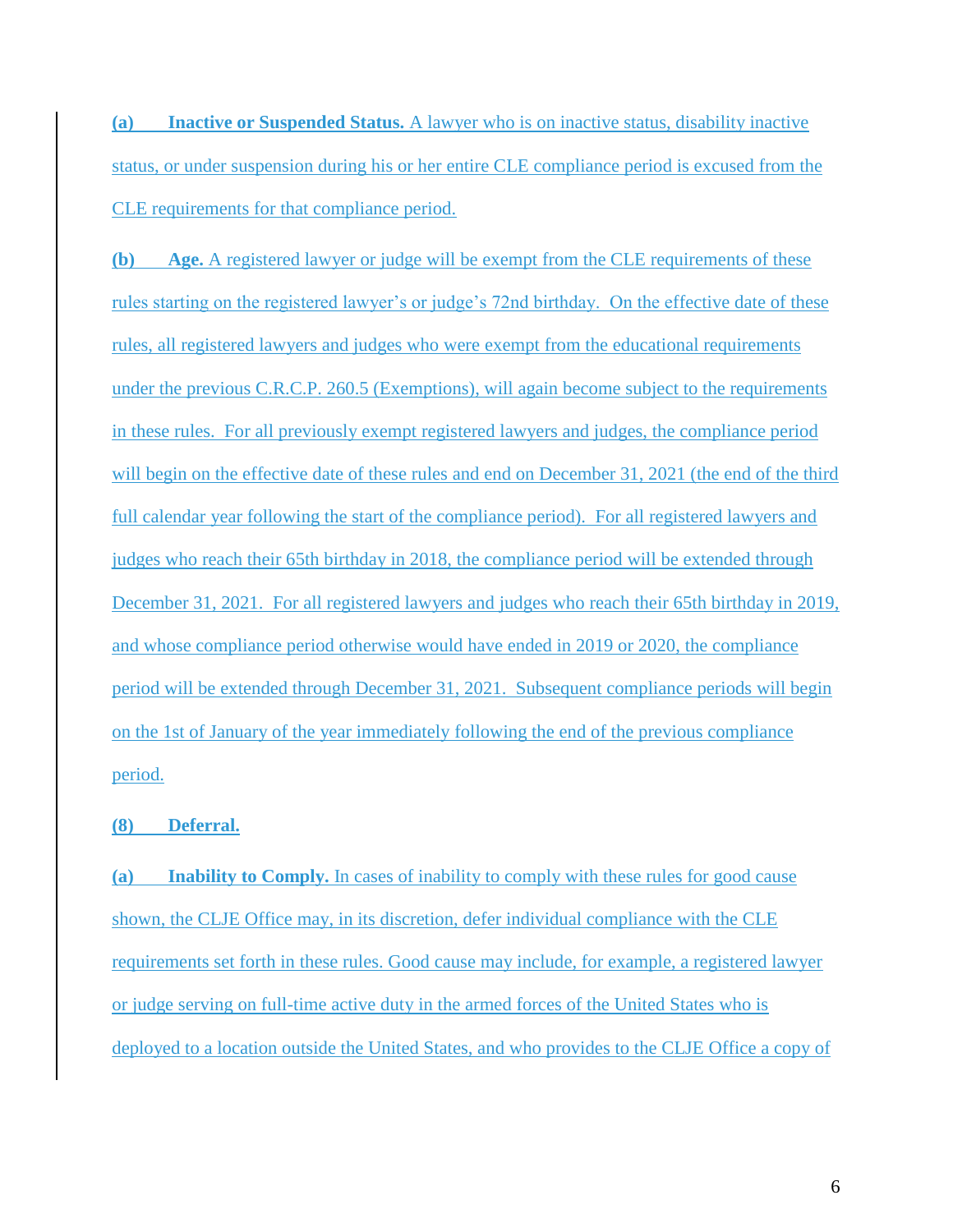military orders or other official paperwork listing the date, location, and duration of the deployment.

**(b) No Waiver.** Deferral does not constitute a waiver of the CLE requirements.

## **Rule 250.3. The Supreme Court Advisory Committee and the Continuing Legal and Judicial Education Committee**

**(1) Advisory Committee.** The Supreme Court Advisory Committee (Advisory Committee) is a permanent committee of the Court. *See* C.R.C.P. 251.34. The Advisory Committee oversees the coordination of administrative matters for all programs of the lawyer regulation process, including the continuing legal and judicial education program set forth in these rules. The Advisory Committee reviews the productivity, effectiveness, and efficiency of the continuing legal and judicial education program, and recommends to the Court proposed changes or additions to these rules and the CLJE Committee's Regulations Governing Mandatory Continuing Legal and Judicial Education.

**(2) The Continuing Legal and Judicial Education Committee.** The Continuing Legal and Judicial Education Committee (CLJE Committee) serves as a permanent committee of the Supreme Court.

**(a) Members.** The CLJE Committee consists of nine members appointed by the Court, and is subject to oversight by the Advisory Committee. With the exceptions of the chair and the vice chair, members will be appointed for one term of seven years. Diversity will be a consideration in making the appointments. The terms of the members will be staggered to provide, so far as possible, for the expiration each year of the term of one member. Six of the members must be volunteer lawyers, at least one of whom must also be a judge, and three of the members must be volunteer non-lawyers (citizen members). All members serve at the pleasure of and may be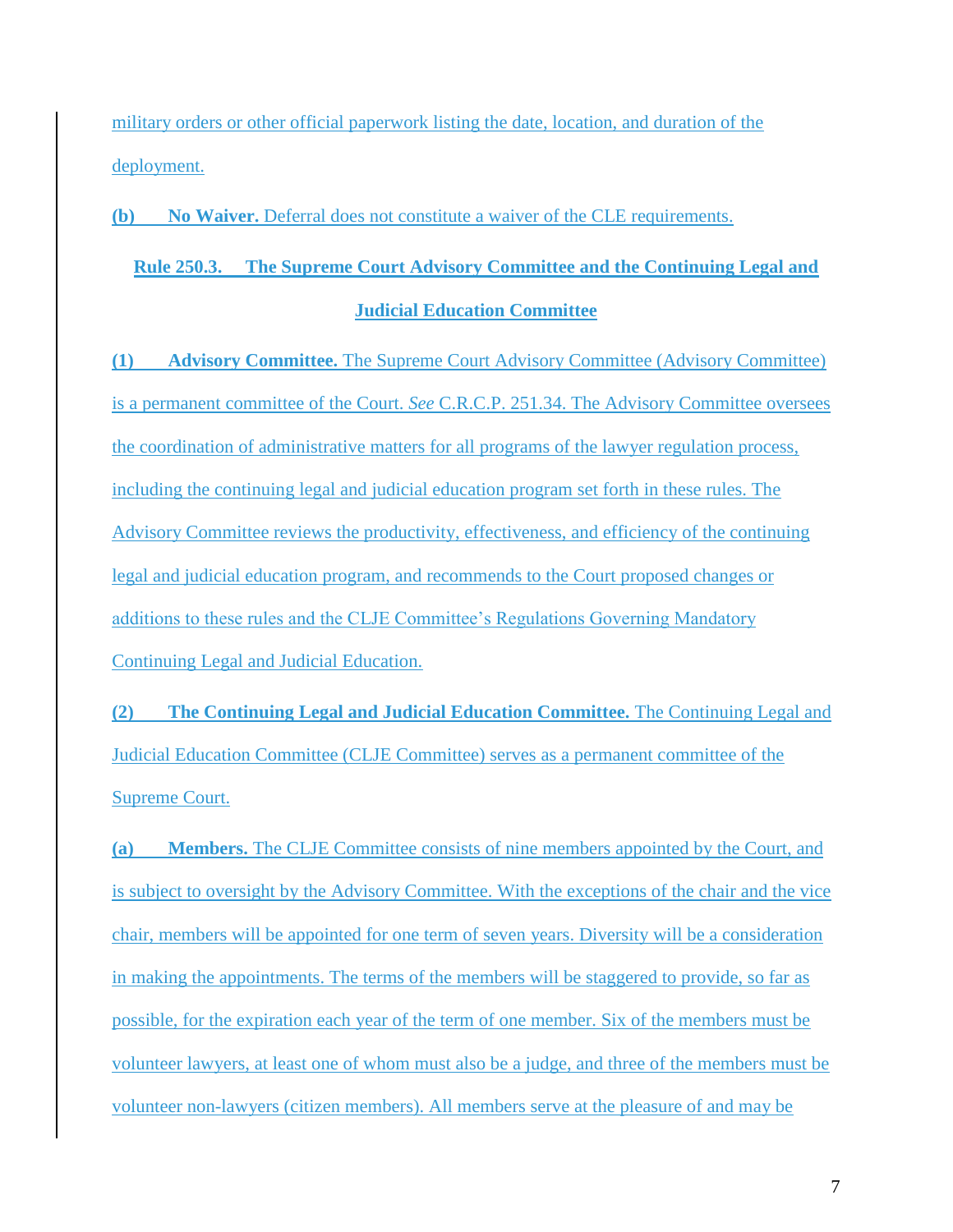dismissed at any time by the Court. A member of the CLJE Committee may resign at any time. In the event of a vacancy, a successor will be appointed by the Court for the remainder of the unexpired term of the member whose office is vacated.

**(b) Chair and Vice Chair.** The Court will designate two members of the CLJE Committee to serve as its chair and vice-chair for unspecified terms. The chair will also be a member of the Advisory Committee. The chair and vice-chair serve at the pleasure of and may be dismissed at any time by the Court.

**(c) Powers and Duties.** The CLJE Committee will formulate regulations consistent with these rules, modify or amend the same from time to time, and perform CLJE Committee duties established by these rules. The CLJE Committee's Regulations Governing Mandatory Continuing Legal and Judicial Education will be submitted to the Advisory Committee for review and approval by the Court and will be published on the website of the Office of Attorney Regulation Counsel.

**(3) Reimbursement.** The CLJE Committee members are entitled to reimbursement for reasonable travel, lodging and other expenses incurred in the performance of official duties.

## **Rule 250.4. Attorney Regulation Counsel**

The Attorney Regulation Counsel will maintain and supervise a permanent office, the CLJE Office, and will administer all mandatory CLE functions as part of a budget approved by the Court.

## **Rule 250.5. Immunity**

All persons performing official duties under the provisions of these rules, including but not limited to the Advisory Committee and its members, the CLJE Committee and its members, the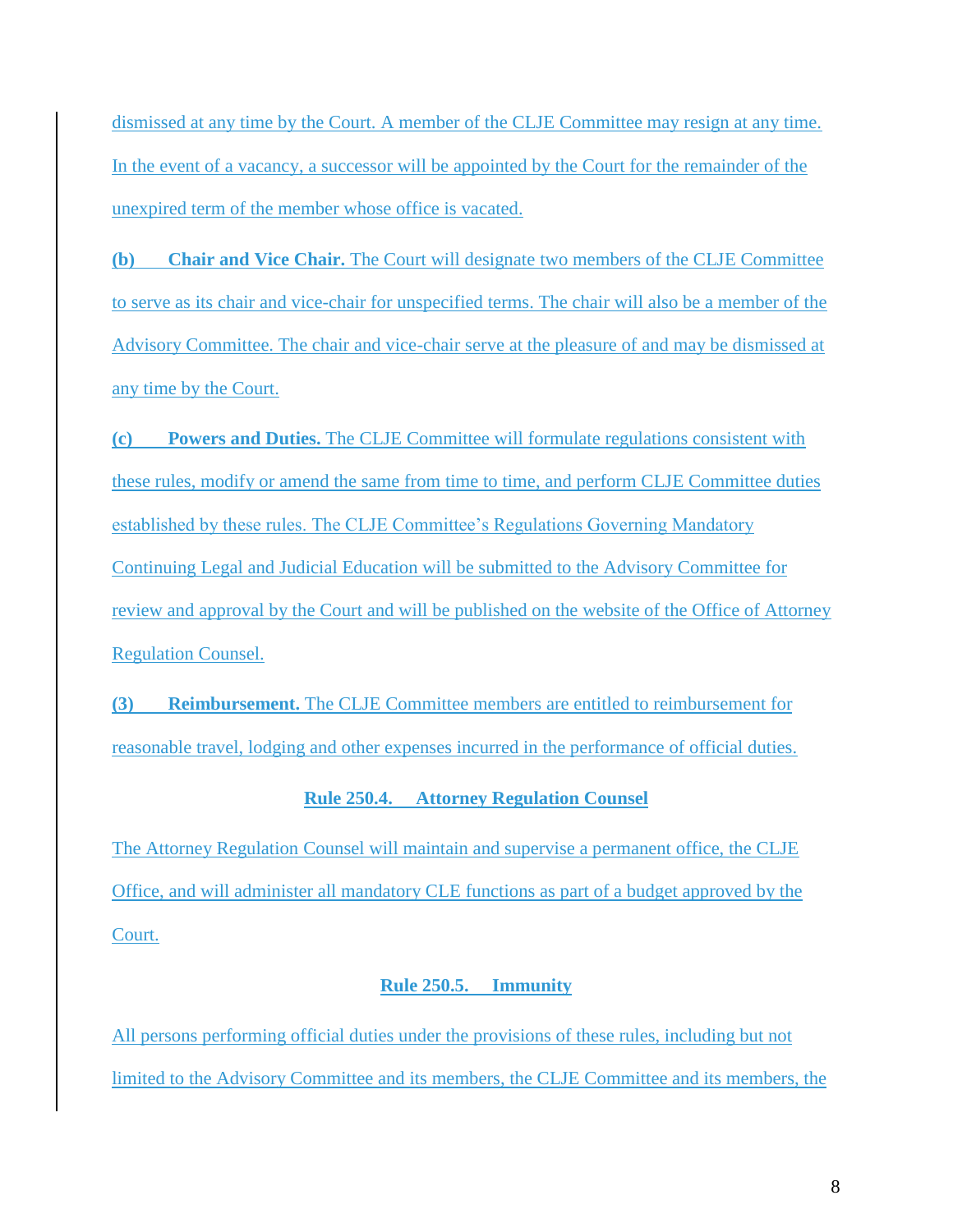Attorney Regulation Counsel and staff, and other enlisted volunteers are immune from suit for all conduct performed in the course of their official duties.

#### **Rule 250.6. Accreditation**

**(1) Objective.** CLE must be an educational activity which has as its primary objective the promotion of professional competence of registered lawyers and judges, and must deal with subject matter directly related to the practice of law or the performance of judicial duties. The CLJE Committee will develop criteria for the accreditation of CLE activities as set forth in the Regulations Governing Mandatory Continuing Legal and Judicial Education, and the CLJE Office will accredit a broad variety of educational activities that meet these requirements.

**(2) Criteria.** For an activity to be accredited, the following criteria must be met: (1) the subject matter must directly relate to legal subjects and the performance of judicial duties or the practice of law, including professionalism, leadership, diversity, wellness, ethics, and law practice management, and (2) the activity must be directed to lawyers and judges. The CLJE Office will consider, in accrediting educational activities, the contribution the activity will make to the competent and professional practice of law or administration of justice.

**(3) Ethics.** For an activity or portion within an activity to be accredited as "ethics" it must deal with the Colorado Rules of Professional Conduct, the Colorado Code of Judicial Conduct, similar rules of other jurisdictions, the ABA Model Rules of Professional Conduct, the ABA Model Rules of Judicial Conduct, or legal authority related to any of the above-specified rules.

**(4) Non-accredited Activities.** The CLJE Office will not accredit activities completed in the ordinary course of the practice of law, in the performance of regular employment, or in a lawyer's or judge's service on a committee, section, or division of any bar-related organization except as provided in these rules.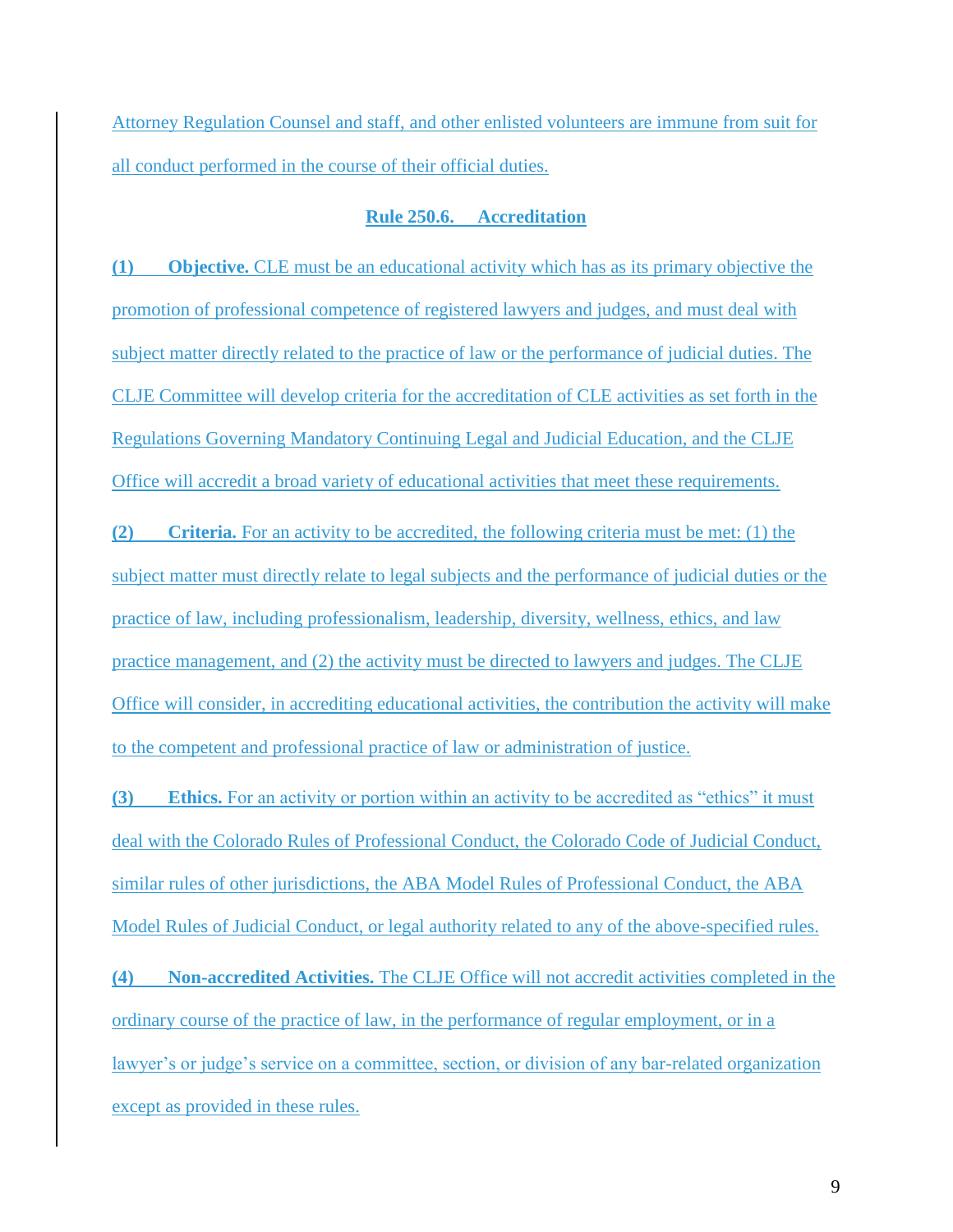**(5) Assignment of Credit.** The CLJE Office will assign an appropriate number of CLE credit hours to each educational activity it accredits.

**(6) Provider Eligibility.** The CLJE Committee may establish provider eligibility requirements consistent with these rules, as set forth in the Regulations Governing Mandatory Continuing Legal and Judicial Education.

**(7) Published List.** The CLJE Office will publish a list of all accredited programs, together with the approved CLE credit hours for each program on the website of the Office of the Attorney Regulation Counsel.

## **Rule 250.7. Compliance**

**(1) Reporting Requirement.** Each registered lawyer and judge must report compliance with these rules. CLE credit hours must be reported by the online affidavit on the CLJE Office's website or other form approved by the CLJE Committee within a reasonable amount of time after the credit hours are earned. A registered lawyer or judge who is exempt from compliance under C.R.C.P. 250.2(7)(b) may nevertheless report CLE credit hours on a voluntary basis.

**(2) Verification Requirement.** It is the responsibility of each registered lawyer and judge to verify CLE credit hours completed during a compliance period, and to confirm that his or her CLE transcript is accurate and complete by no later than the 31st of January following that compliance period. Failure to comply with these requirements in a timely manner as set forth in these rules may subject the registered lawyer or judge to a fee, a penalty, and/or administrative suspension.

**(3) Make-up Plan.** If a registered lawyer or judge fails to complete the required CLE credit hours by the end of the CLE compliance period, the registered lawyer or judge must do the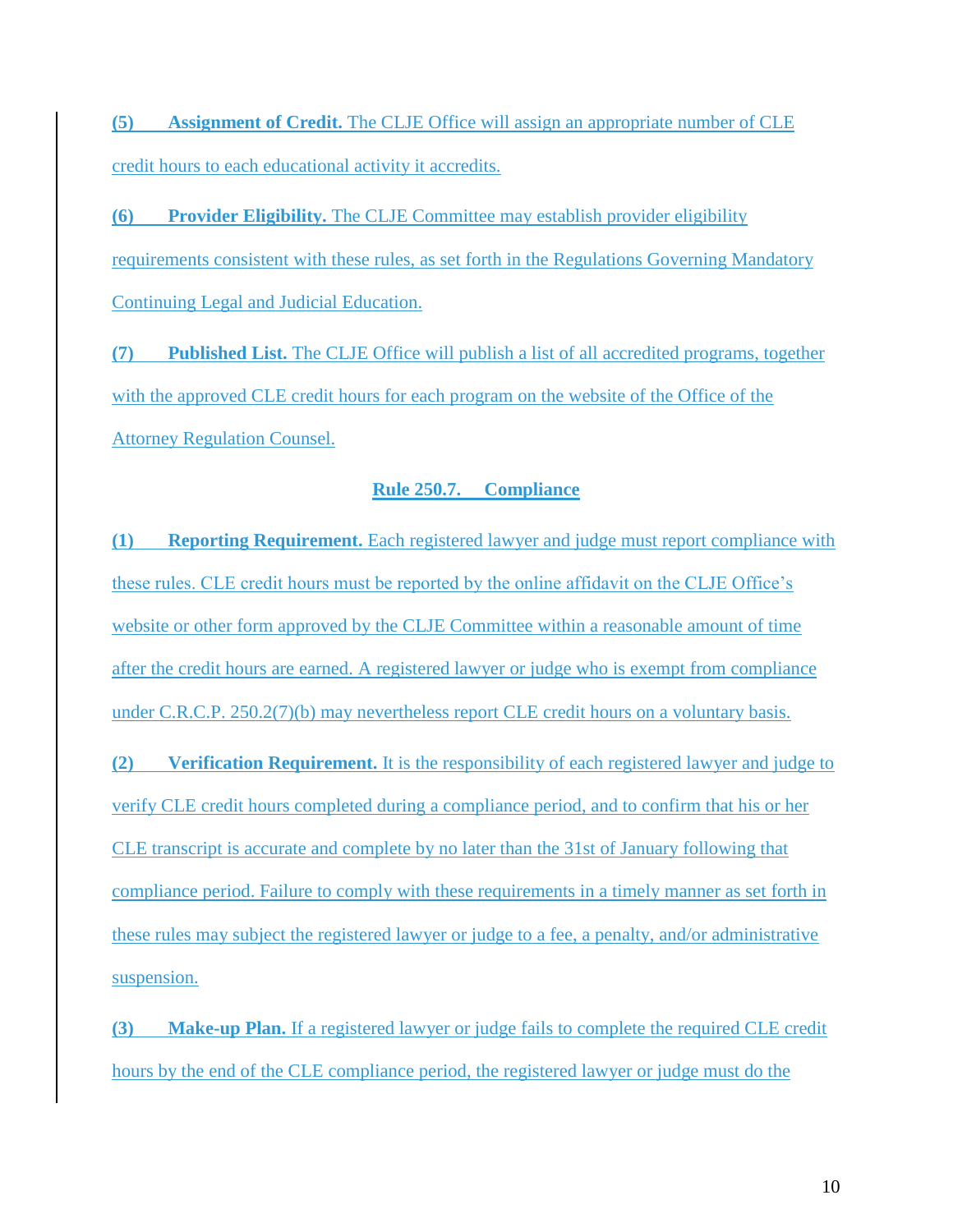following: (1) by the 31st of January following the end of the CLE compliance period, file a specific plan to make up the deficiency; and (2) complete the planned CLE credit hours no later than the 31st of May following the end of the CLE compliance period. The plan must be accompanied by a filing fee determined by the CLJE Committee. Such plan will be deemed accepted by the CLJE Office unless within 28 days after the receipt of the make-up plan the CLJE Office notifies the registered lawyer or judge to the contrary. Completion of the make-up plan must be reported by affidavit to the CLJE Office no later than the 14th of June following the end of the CLE compliance period. Failure of the registered lawyer or judge to complete the plan by the 31st of May or to file an affidavit demonstrating compliance constitutes grounds for imposing administrative remedies set forth in paragraph (8) of this rule.

**(4) Statement of Noncompliance.** If any registered lawyer or judge fails to comply with these rules, or C.R.C.P. 203.2(6) or 203.3(4) in any respect, the CLJE Office will promptly provide a statement of noncompliance to the registered lawyer or judge. The statement will advise the registered lawyer or judge that within 14 days of the date of the statement, either the noncompliance must be corrected, or the registered lawyer or judge must request a hearing before the CLJE Committee. Upon failure to do either, the CLJE Office will file the statement of noncompliance with the Court, which may impose the administrative remedies set forth in paragraph (8) of this rule.

**(5) Failure to Correct Noncompliance.** If the noncompliance is not corrected within 14 days, or if a hearing is not requested within 14 days, the CLJE Office will promptly forward the statement of noncompliance to the Court, which may impose the sanctions set forth in paragraph (8) of this rule.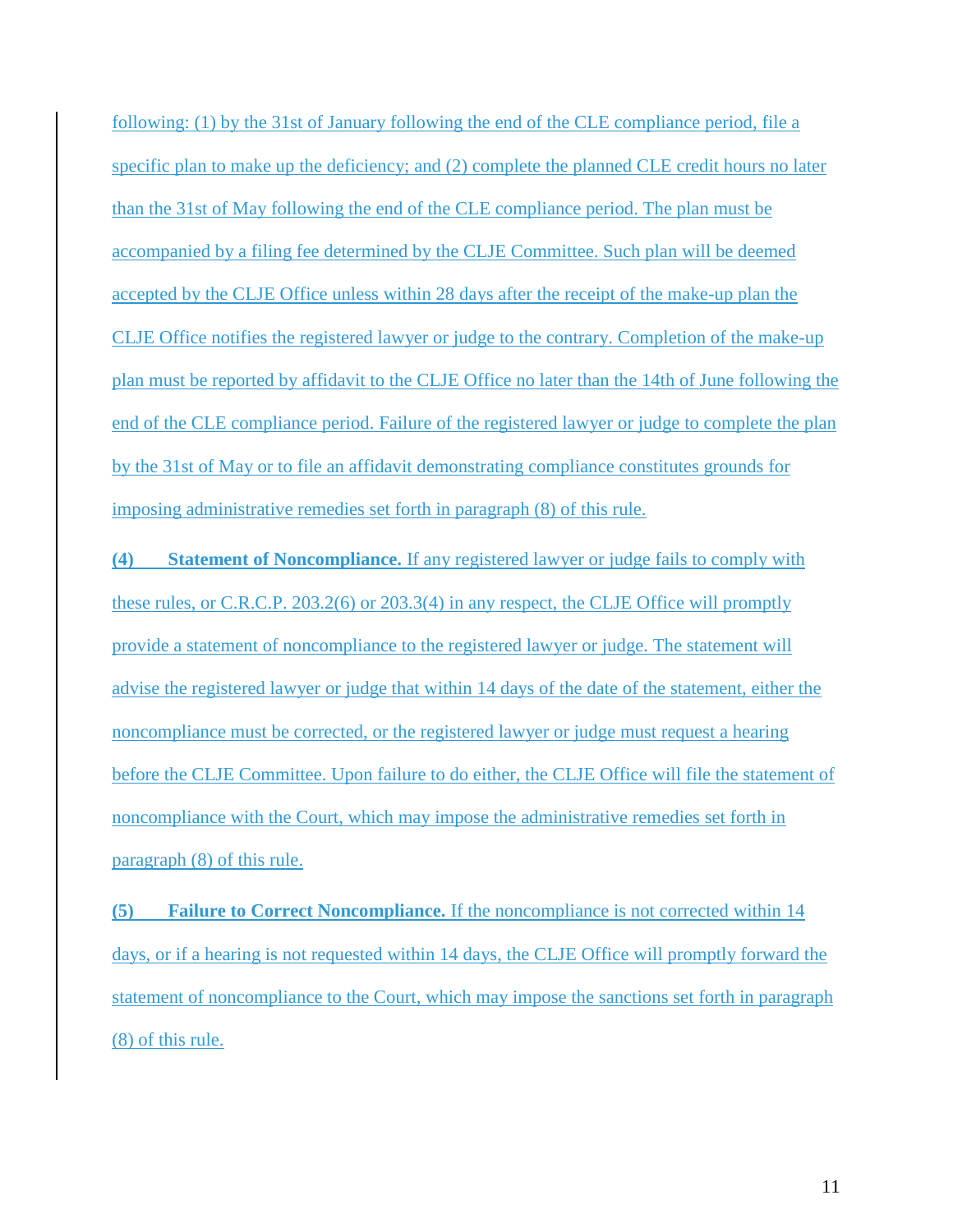**(6) Hearing Before the CLJE Committee.** If a hearing before the CLJE Committee is requested, the following apply:

(a) Notice of the time and place of the hearing will be given to the registered lawyer or judge by the CLJE Office at least 14 days prior thereto;

(b) The registered lawyer or judge may be represented by counsel;

(c) The hearing will be conducted in conformity with the Colorado Rules of Civil Procedure and the Colorado Rules of Evidence;

(d) The Office of Attorney Regulation Counsel will prosecute the matter and bear the burden of proof by a preponderance of the evidence;

(e) The chair will preside at the hearing, or will appoint another lawyer member of the CLJE Committee to act as presiding officer, and will appoint at least two other CLJE Committee members to the hearing panel;

(f) Upon the request of any party to the hearing, the chair or vice chair may issue subpoenas for the use of a party to compel attendance of witnesses and production of pertinent books, papers, documents, or other evidence, and any such subpoenas will be subject to the provisions of C.R.C.P. 45;

(g) The presiding officer will rule on all motions, objections, and other matters presented in connection with the hearing; and,

(h) The hearing will be recorded and a transcript may be provided to the registered lawyer or judge upon request and payment of the cost of the transcript.

**(7) Determination by the CLJE Committee.** Within 28 days after the conclusion of the hearing, the Panel will issue a written decision on behalf of the CLJE Committee setting forth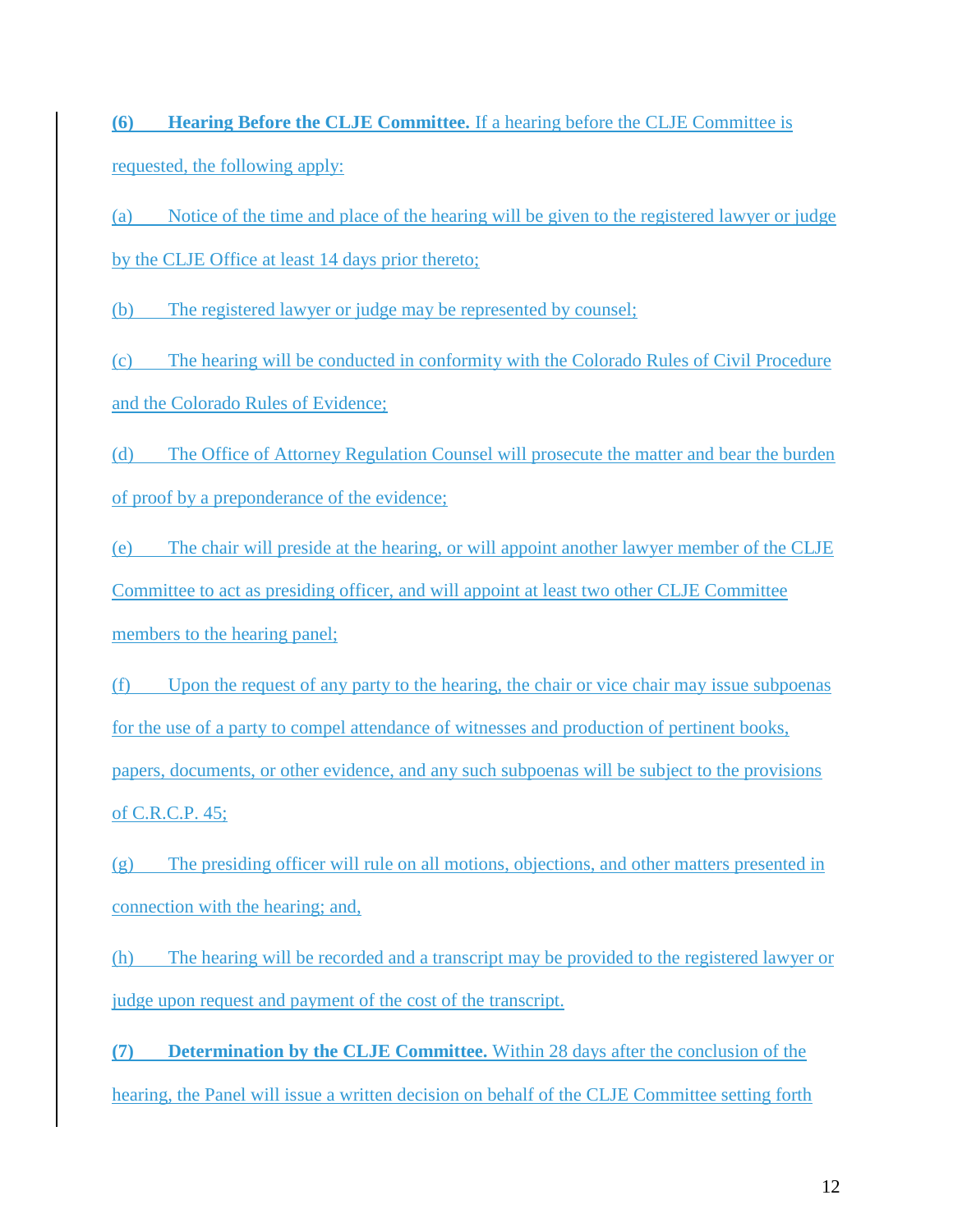findings of fact and the determination as to whether the registered lawyer or judge has complied with the requirements of these rules. A copy of such findings and determination will be sent to the registered lawyer or judge involved.

(a) If the Panel determines that the registered lawyer or judge complied, the registered lawyer's or judge's record will reflect compliance and any previously assessed fees may be rescinded.

(b) If the Panel determines the registered lawyer or judge was not in compliance, the written decision issued by the Panel will be promptly filed with the Court.

**(8) Supreme Court Review.** When the Court receives either a statement of noncompliance or the written decision of a CLJE Committee hearing, the Court will enter such order as it deems appropriate, which may include an order of administrative suspension from the practice of law in the case of registered lawyers or referral of the matter to the Colorado Commission on Judicial Discipline or the Denver County Court Judicial Discipline Commission in the case of judges.

**(9) Notice.** All notices given pursuant to these rules may be sent to any address provided by the registered lawyer or judge pursuant to C.R.C.P. 227.

**(10) Reinstatement.** Any lawyer who has been suspended for noncompliance pursuant to C.R.C.P. 250.7(8) may be reinstated by order of the Court upon a showing that the lawyer's CLE deficiency has been corrected. The lawyer must file with the CLJE Office a petition seeking reinstatement by the Court. The petition must state with particularity the CLE activities that the lawyer has completed, including dates of completion, which correct the deficiency that caused the lawyer's suspension. The petition must be accompanied by a reinstatement filing fee as determined by the CLJE Committee. The CLJE Office will file a properly completed petition with its recommendation with the Clerk of the Court within 14 days after receipt. However, a

13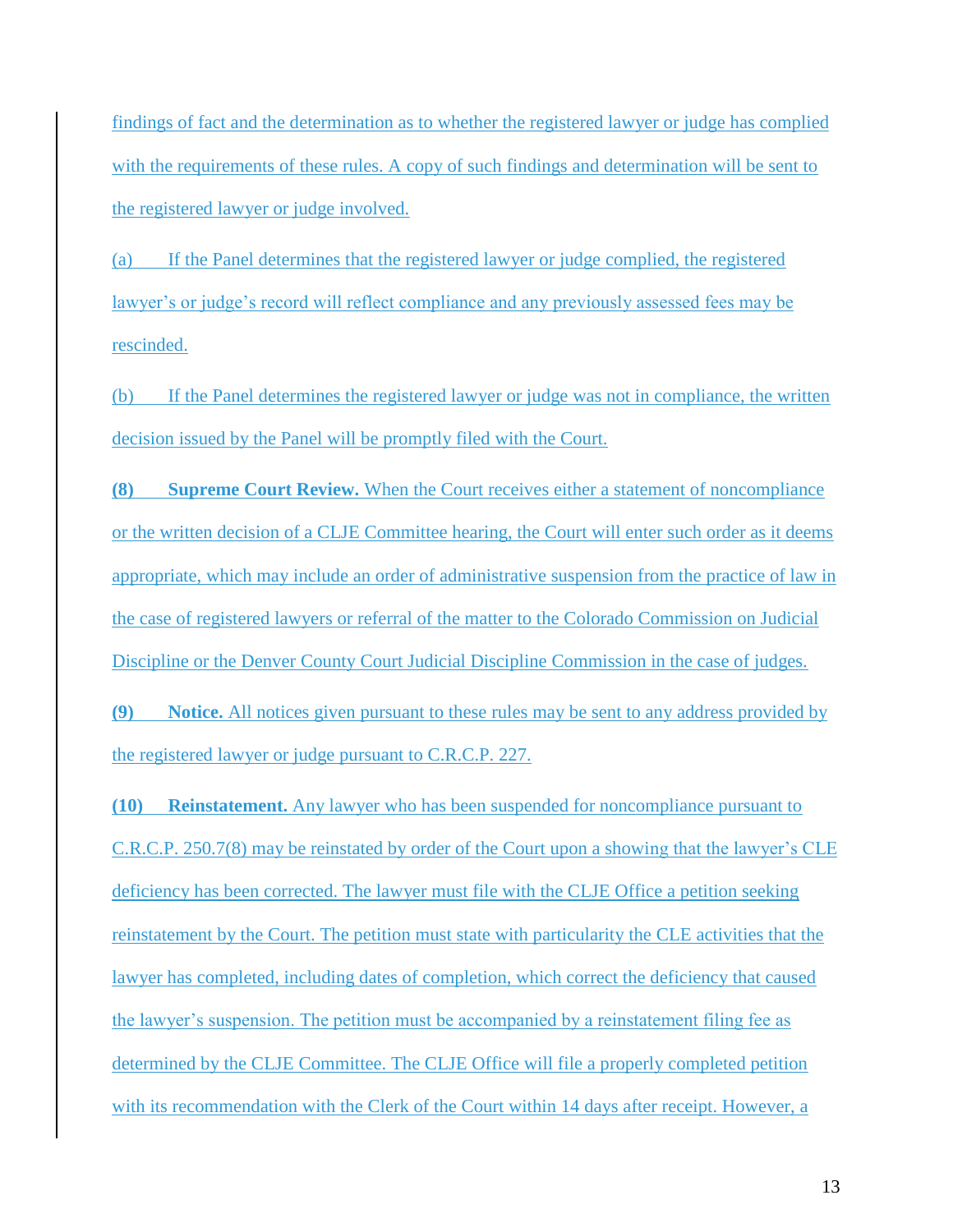lawyer suspended for noncompliance pursuant to C.R.C.P. 250.7(8) for five continuous years or longer must apply for and successfully complete the Colorado bar examination pursuant to C.R.C.P. 203.4, in addition to satisfying the other requirements of this rule, to be eligible for reinstatement.

**(11) Jurisdiction.** All suspended and inactive lawyers remain subject to the jurisdiction of the Court as set forth in C.R.C.P. 251.1(b).

## **Rule 250.8. Access to Information**

**(1) Compliance Information.**

**(a) CLE Transcript Maintenance.** For each registered lawyer or judge, the CLJE Office will maintain CLE transcripts for the current and immediately preceding compliance periods as reported pursuant to C.R.C.P. 250.7(1).

**(b) Compliance Records – Confidential.** Records maintained by the CLJE Office pertaining to a registered lawyer's or judge's compliance are confidential and will not be disclosed except upon written request or consent of the registered lawyer or judge affected or as directed by the Court.

**(2) Accreditation Information – Public.** All records submitted by a Provider to obtain accreditation pursuant to C.R.C.P. 250.6 will be available to the public.

**(3) Expunction of Records.**

**(a) Expunction – Self-Executing.** All records maintained by the CLJE Office pursuant to these rules, in paper or electronic form, will be expunged from the files of the CLJE Office as follows: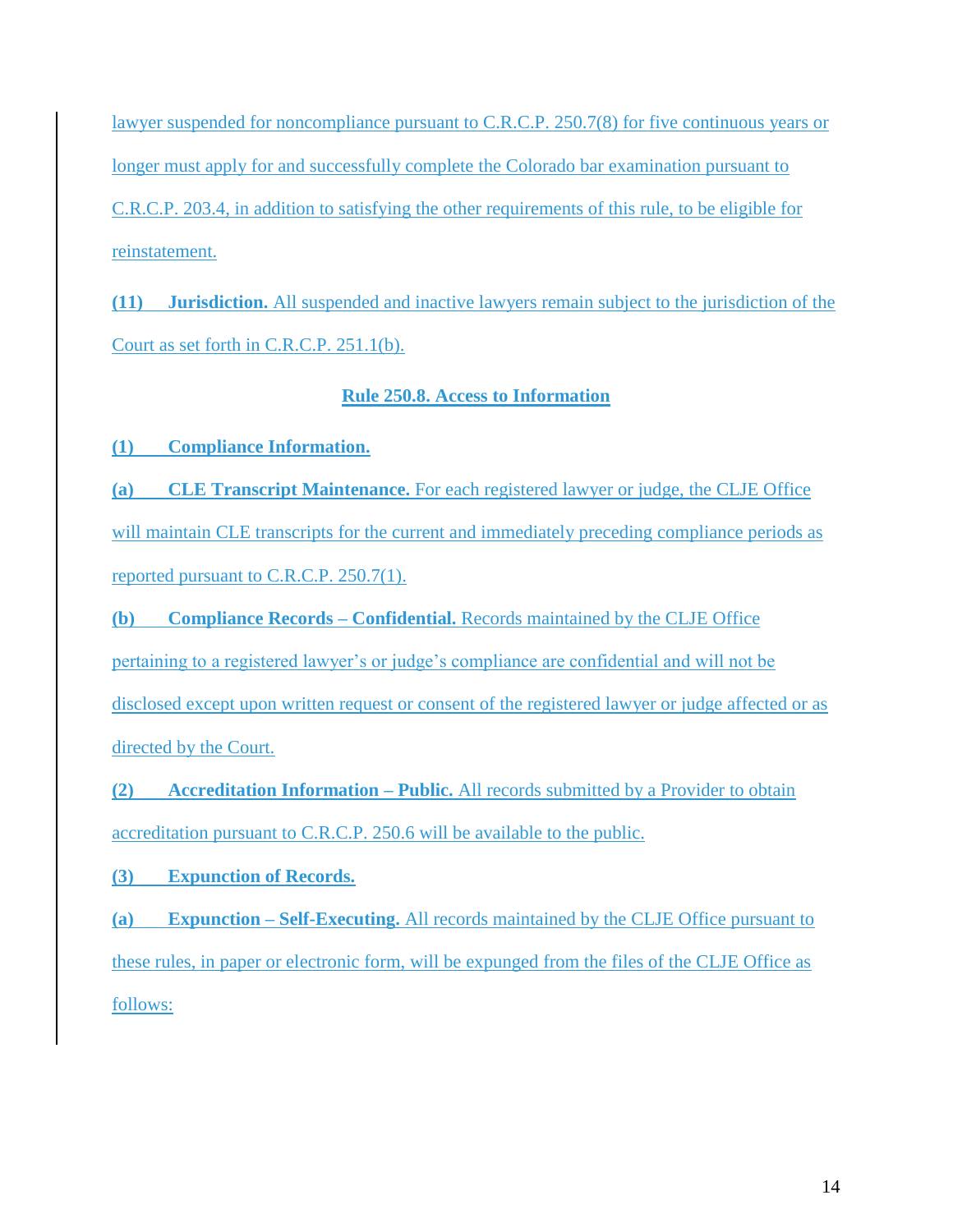(i) All records pertaining to accreditation of CLE activities by approved Providers pursuant to C.R.C.P. 250.6 will be expunged one year after the end of the year in which the activity request was processed by the CLJE office;

(ii) All records pertaining to requests for accreditation of activities submitted by a registered lawyer or judge will be expunged three months following the date the submission was processed by the CLJE Office, including but not limited to activities under C.R.C.P. 250.9 and 250.10, selfstudy, graduate study, and teaching or writing accreditation requests;

(iii) Affidavits submitted in paper form to the CLJE Office by registered lawyers or judges relating to completion of an approved CLE activity will be expunged seven days after the claimed credits have been entered on the CLE Transcript by the CLJE Office;

(iv) All records pertaining to proceedings under C.R.C.P. 250.7(3) – (10) will be expunged three years after the expiration of the registered attorney's or judge's current compliance period or after reinstatement, whichever time period is longer; and,

(v) All records pertaining to requests for deferrals pursuant to C.R.C.P. 250.2(8) will be expunged three years after the expiration of the registered attorney's or judge's current compliance period.

## **Rule 250.9. Representation in Pro Bono Legal Matters**

**(1) Maximum Credits**. A registered lawyer may earn a maximum of nine CLE credit hours during each three-year compliance period for providing uncompensated pro bono legal representation to indigent or near-indigent persons, or supervising a law student providing such representation. Ethics credit may not be earned under this rule.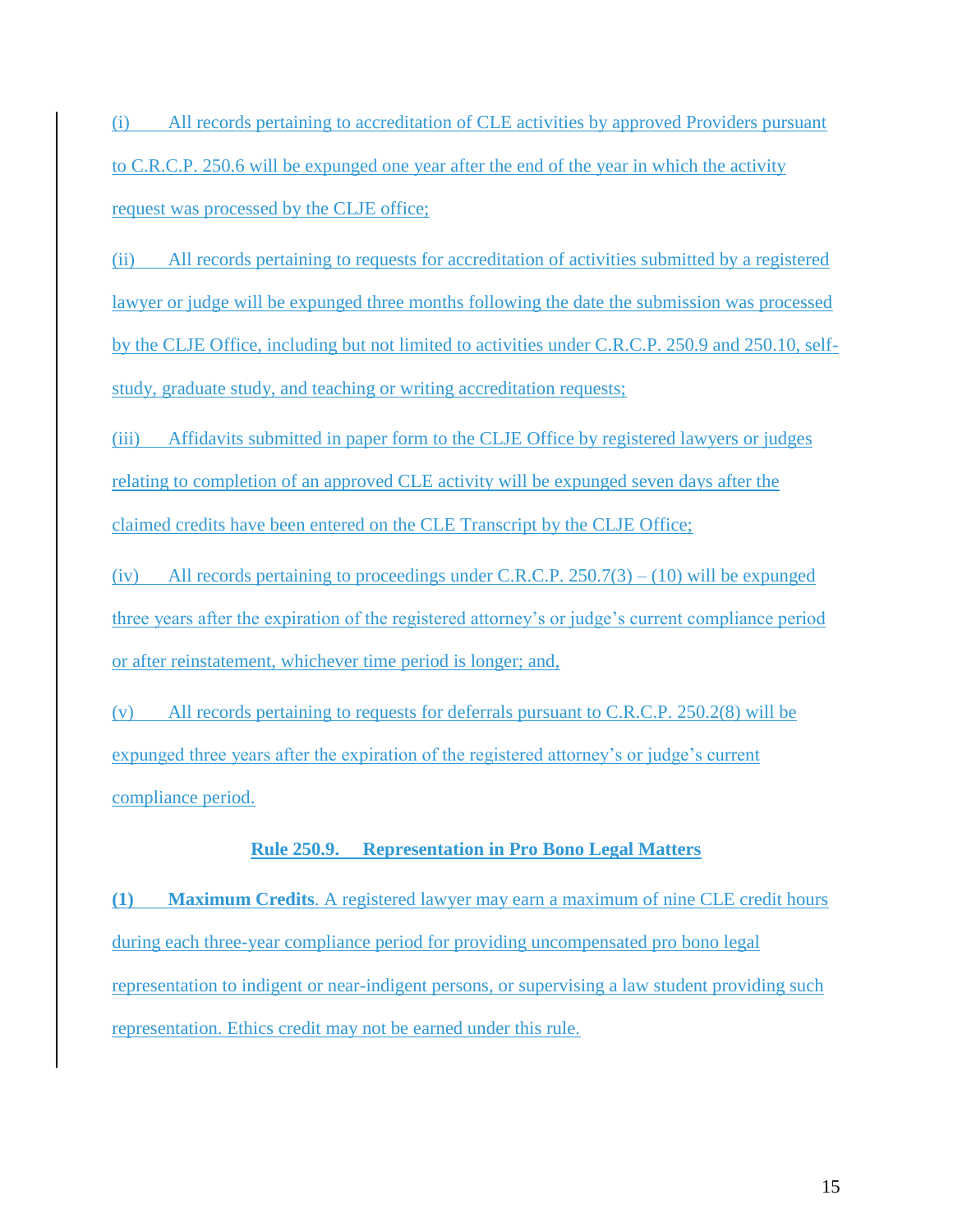**(2) Eligibility**. To be eligible for CLE credit hours, the pro bono legal matter in which a registered lawyer provides representation must have been assigned to the registered lawyer by: a court; a bar association or Access to Justice Committee-sponsored program; a law school; or an organized, non-profit entity, such as Legal Services Corporation, Metro Volunteer Lawyers, or Colorado Lawyers Committee, whose purpose is or includes the provision of pro bono representation to indigent or near-indigent persons. Prior to assigning the matter, the assigning court, program, law school, or entity will determine that the client is financially eligible for pro bono legal representation because (a) the client qualifies for participation in programs funded by the Legal Services Corporation, or (b) the client's income and financial resources are slightly above the guidelines utilized by such programs, but the client nevertheless cannot afford counsel.

**(3) Computation of Credits**. Subject to the reporting and review requirements specified herein, (a) a registered lawyer providing uncompensated, pro bono legal representation may receive one unit of credit for every five billable-equivalent hours of representation provided to the indigent client; and (b) a registered lawyer who acts as a supervisor to a law student may be awarded three CLE credit hours per completed matter.

**(4) Claiming Credits**. A registered lawyer wishing to receive CLE credit hours under this rule must submit to the assigning court, program, law school, or entity a completed form as designated by the CLJE Committee. As to supervising a law student, the registered lawyer will submit the form when the matter is fully completed. As to pro bono representation, if the representation will be concluded during a single three-year compliance period, then the registered lawyer will complete and submit the form when the representation is fully completed. If the representation will continue into another three-year compliance period, then the applying registered lawyer may submit an interim form seeking such credit as the lawyer may be eligible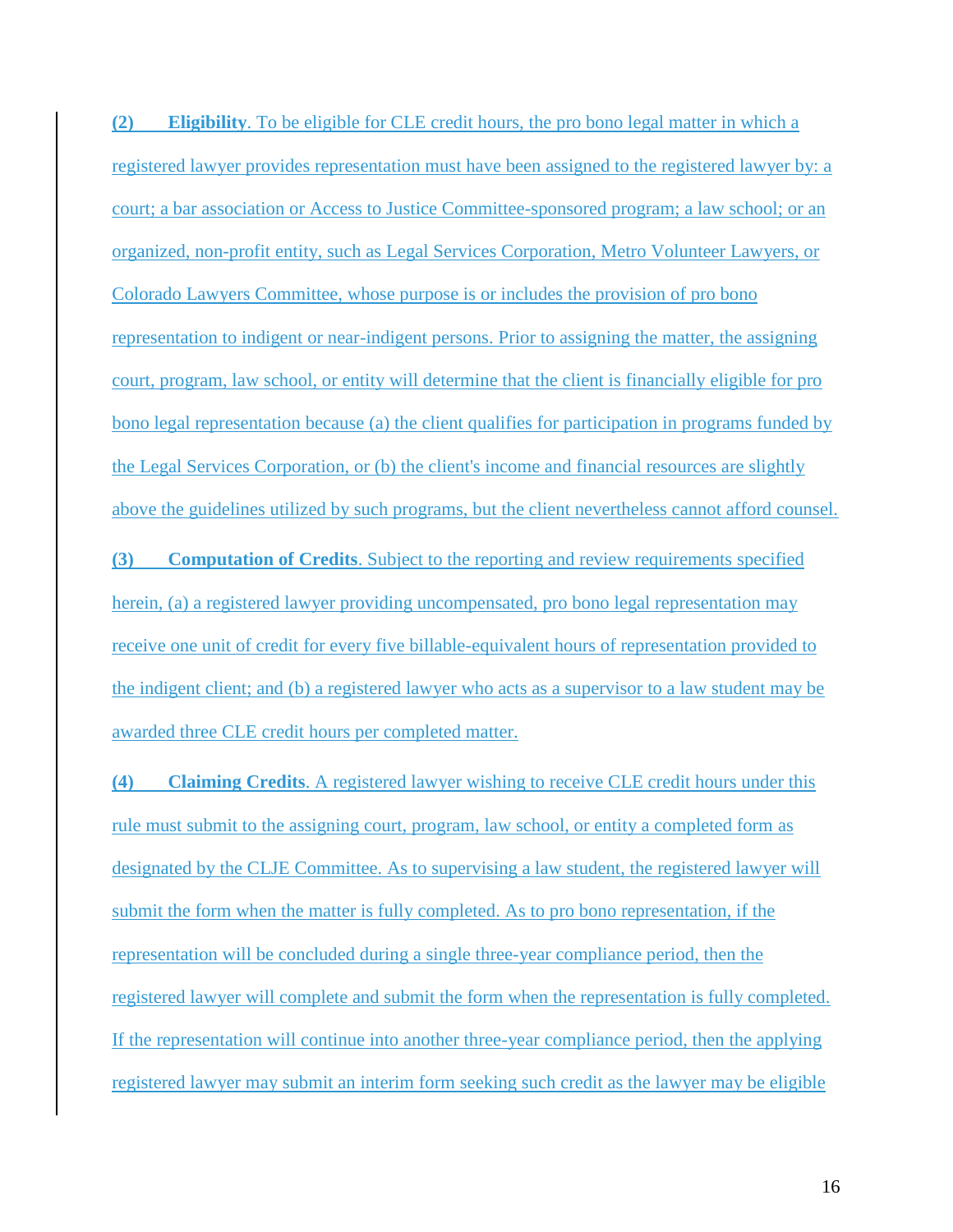to receive during the three-year compliance period that is coming to an end. Upon receipt of an interim or final form, the assigning court, program, law school, or entity must in turn report to the CLJE Office the number of CLE credit hours that it recommends be awarded to the reporting registered lawyer under the provisions of this rule. The CLJE Committee has final authority to issue or decline to issue CLE credit hours to the registered lawyer providing representation or mentoring, subject to the other provisions of these rules.

**(5) Law Student Supervision**. A registered lawyer who acts as a supervisor to a law student who is eligible to practice law under C.R.C.P. 205.7(2) may claim CLE credits consistent with (1) and (3) above. The matter must be assigned to the law student by a court, program, law school, or entity as described in C.R.C.P. 250.9(2), or an organized student law office program administered by his or her law school, after such court, program, entity, or student law office determines that the client is eligible for pro bono representation in accordance with C.R.C.P. 250.9(2). The registered lawyer must be available to the law student for information and advice on all aspects of the matter and must directly and actively supervise the law student while allowing the law student to provide representation to the client. The registered lawyer must file or enter an appearance along with the law student in any legal matter pursued or defended for the client in any court. Lawyers may be acting as full-time or adjunct professors at the law student's law school at the same time they serve as supervising lawyers so long as it is not a primary, paid responsibility of that professor to administer the student law office and supervise its law-student participants.

# **Rule 250.10. Participation in the Colorado Attorney Mentoring Program (CAMP) (1) One-Year CAMP Program.** A registered lawyer or judge may earn a maximum of nine CLE credit hours, two hours of which will count toward the ethics requirement of C.R.C.P.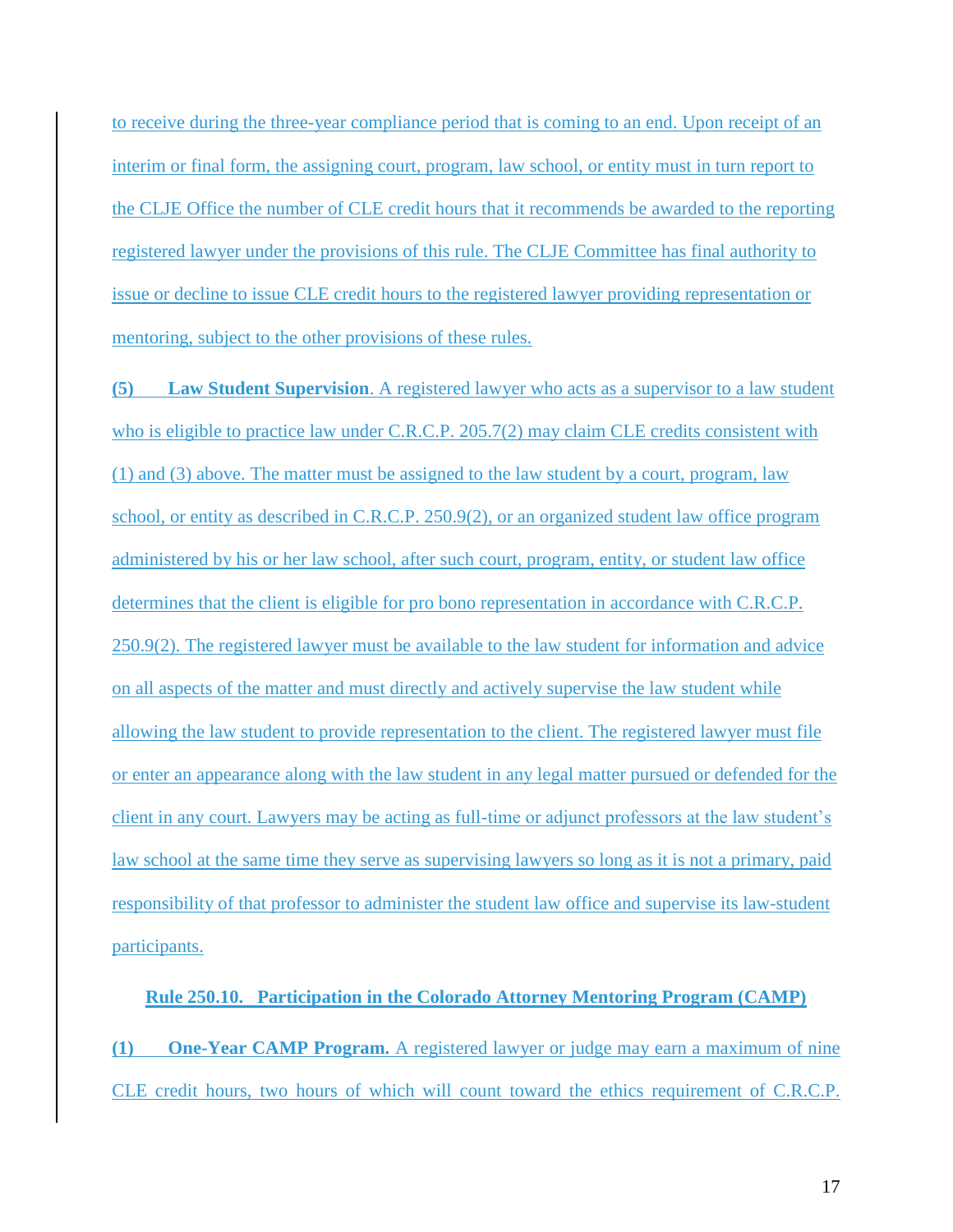250.2(1), for successful completion of the one-year CAMP program curriculum (pursuant to C.R.C.P. 255) as either a mentor or as a mentee.

**(2) Six-Month CAMP Program.** A registered lawyer or judge may earn a maximum of four CLE credit hours, one hour of which will count toward the ethics requirement of C.R.C.P. 250.2(1), for successful completion of the six-month CAMP program curriculum (pursuant to C.R.C.P. 255) as either a mentor or a mentee.

**(3) CLE Credit Participation Criteria.** To receive CLE credit hours as a mentor or mentee:

(a) The mentor must be a Colorado lawyer or judge in good standing with an active license or a Colorado lawyer or judge who retired from the practice of law in good standing. The mentor must be licensed for five years and must not be currently subject to lawyer discipline or the subject of a pending disciplinary matter in any jurisdiction, and must be current with all CLE requirements. The mentor must be approved by the CAMP Director.

(b) The mentee must be a licensed, active Colorado lawyer, who is either practicing or is intending to practice law in Colorado. The CAMP Director may accept and approve petitions to participate from new lawyers not otherwise eligible to participate in CAMP programs. The mentee must be registered in a CAMP program.

(c) Mentors may participate in a CAMP program, one mentor relationship at a time, as often as they wish, but may receive a maximum of nine total CLE credit hours, including a maximum of two ethics credit hours, per compliance period.

(d) Mentees may receive CLE credits as a mentee only once in a CAMP program.

(e) The award of CLE credits will apply to the compliance period in which the CAMP program is completed.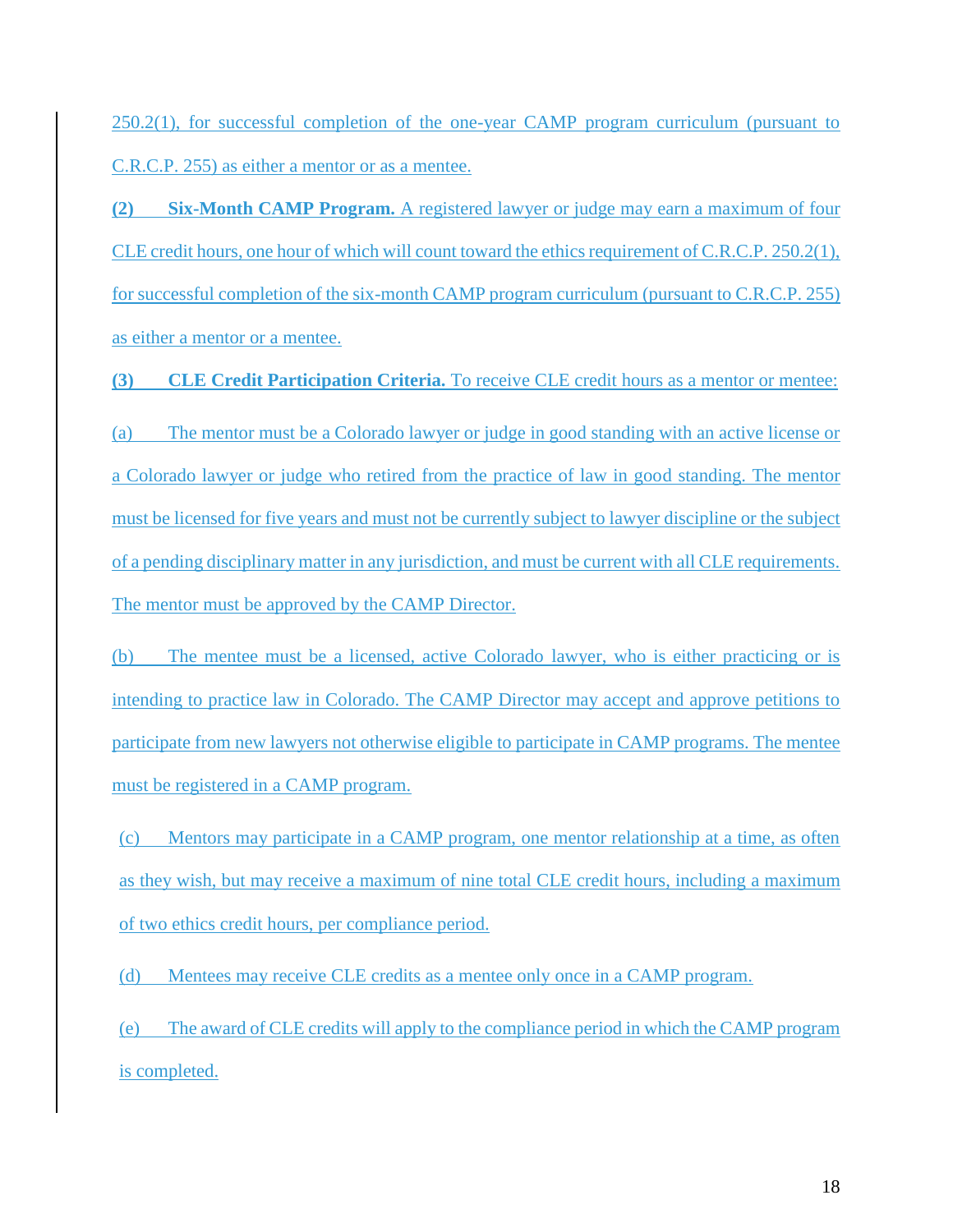(f) Any mentee or mentor who fails to complete the CAMP program will not receive CLE credit, partial or otherwise.

(g) Mentors and mentees who participate together in pro bono representation during or as a part of this program may not also receive CLE credit under C.R.C.P. 250.9 for the same representation.

**(4) Verification by Director.** All certificates and affidavits of completion of a CAMP program must be submitted to the CAMP Director for verification pursuant to C.R.C.P. 255. Following verification of substantial completion, the CAMP Director will recommend to the CLJE Office that the CLE hours be recorded as earned.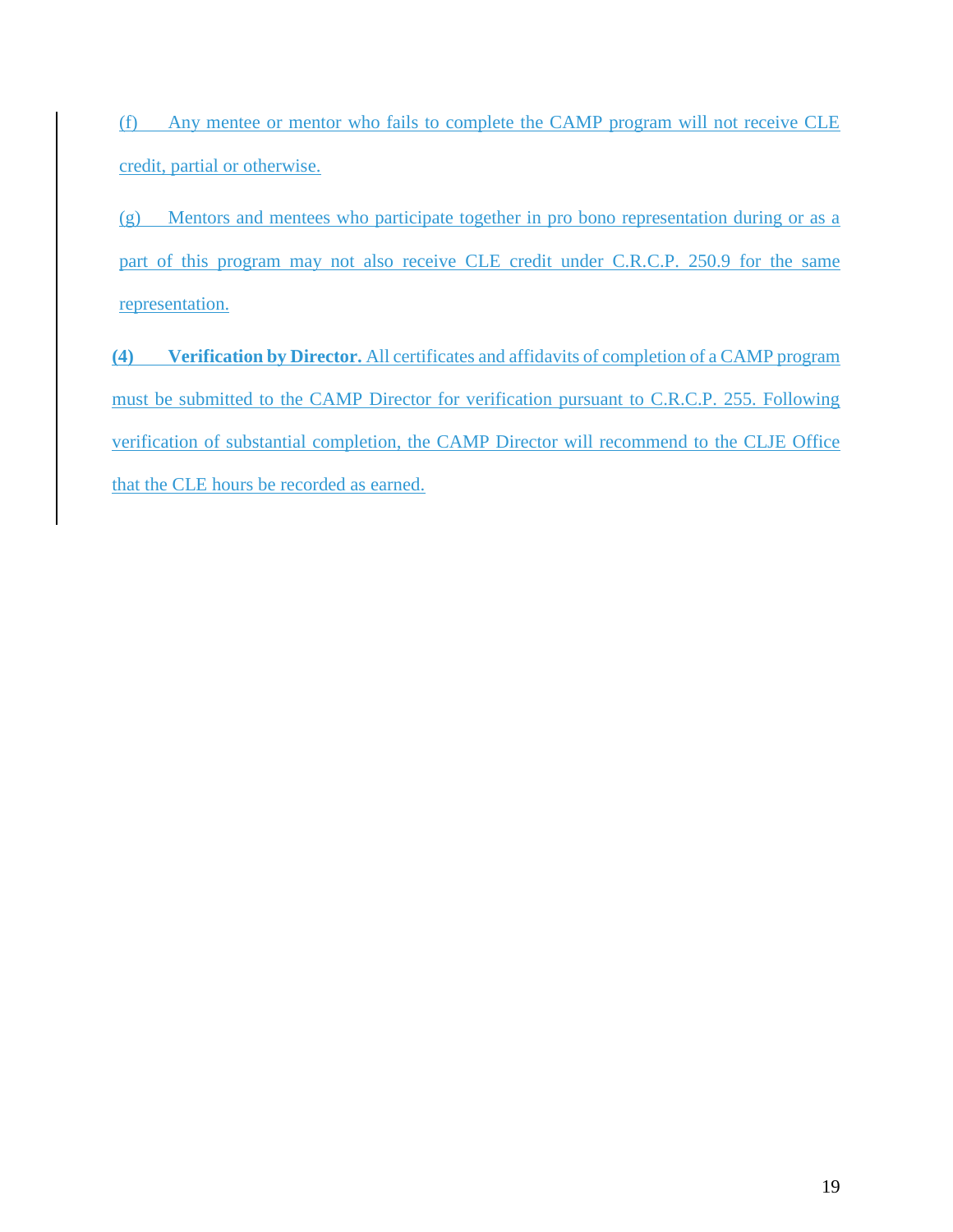## **Rule 260. Mandatory Continuing Legal and Judicial Education**

#### **Preamble: Statement of Purpose**

As society becomes more complex, the delivery of legal services likewise becomes more complex. The public rightly expects that practicing attorneys, in their practice of law, and judges, in the performance of their duties, will continue their legal and judicial education throughout the period of their service to society. It is the purpose of these rules to make mandatory a minimum amount of continuing legal education for practicing attorneys and judges in order to foster and promote competence and professionalism in the practice of law and the administration of justice.This preamble is repealed and replaced by the preamble to C.R.C.P.250.

## **Rule 260.1. Definitions**

(1) The "Board" is the Board of Continuing Legal and Judicial Education.This subsection (1) is repealed and replaced by C.R.C.P. 250.1(5).

(2) "Continuing legal education" is any legal, judicial or other educational activity accredited by the Board. This subsection (2) is repealed and replaced by C.R.C.P. 250.1(2).

(3) An attorney in "inactive status" is one who has elected such status pursuant to Rule 227A.Repealed.

(4) "Registered attorney" is an attorney who has paid the registration fee required by Rule 227A for the current year and who is not on inactive status or suspended by the Supreme Court from the practice of law. This subsection (4) is repealed and replaced by C.R.C.P. 250.1(11).

(5) "Judge" is a judge who is subject to the jurisdiction of the Commission on Judicial Qualifications or the Denver County Court Judicial Qualifications Commission. This subsection (5) is repealed and replaced by C.R.C.P. 250.1(8).

(6) "These rules" refer to rules numbered 260.1 through 260.7 of the Rules of Civil Procedure. This subsection (6) is repealed and replaced by C.R.C.P. 250.1(13).

 $(7)$  A "unit" of continuing legal education is a measurement factor combining time and quality assigned by the Board to all or part of a particular continuing legal educational activity. This subsection (7) is repealed and replaced by C.R.C.P. 250.1(3).

## **Rule 260.2. CLE Requirements**

(1) Every registered attorney and every judge shall complete 45 units of continuing legal education during each applicable three-year compliance period as provided in these rules. This subsection (1) is repealed and replaced by C.R.C.P. 250.2(1).

(2) At least 7 of the 45 units will be devoted to continuing legal education specifically addressed to legal or judicial ethics. This requirement shall be effective for all three-year compliance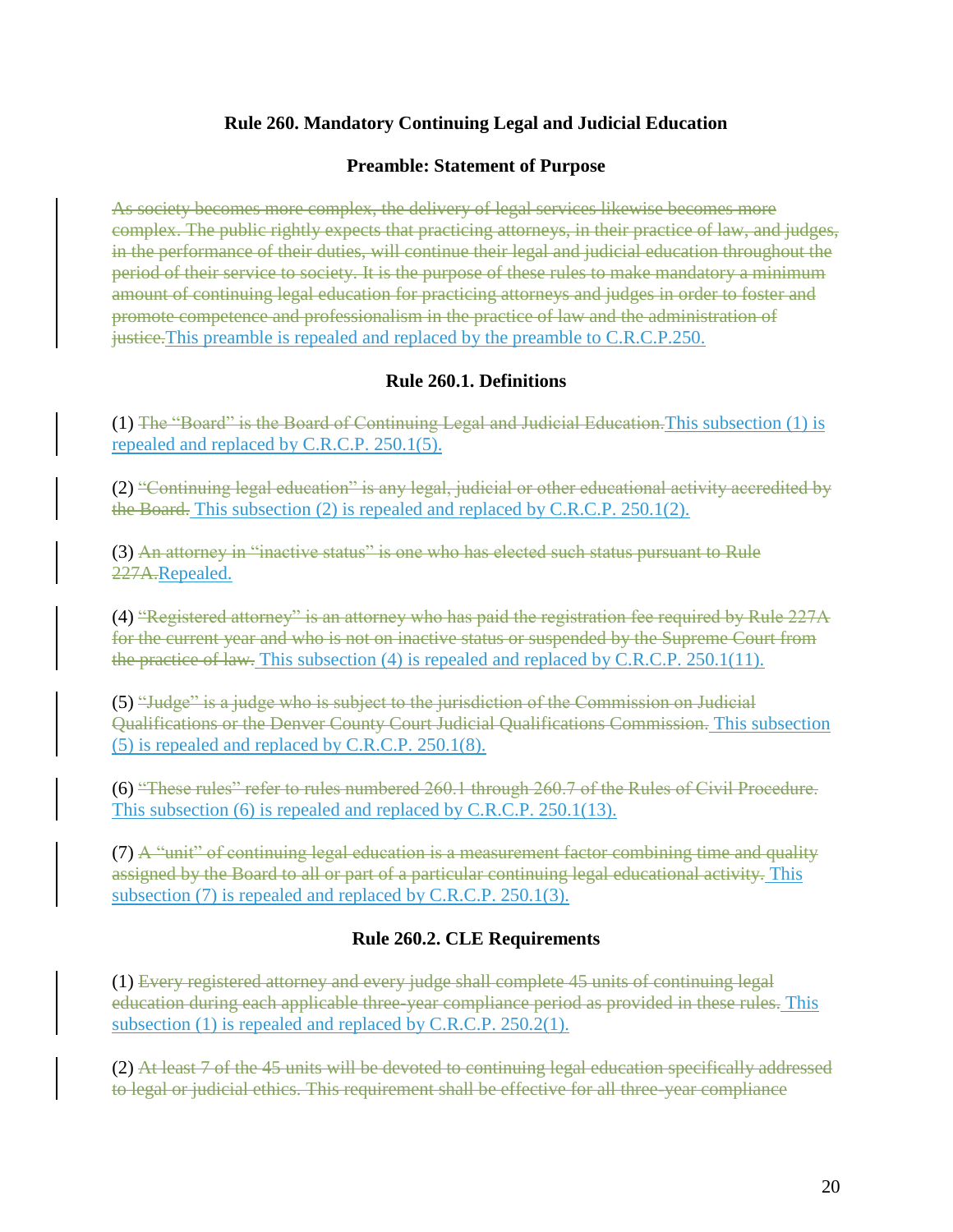periods beginning on or after January 1, 1992. This subsection (2) is repealed and replaced by C.R.C.P. 250.2(1).

(3) All registered attorneys admitted after January 1, 1979, shall become subject to the minimal educational requirements set forth in these rules on the date of their initial admission to the bar of the State of Colorado. Their first compliance period shall begin on that date and end on December 31 of the third full calendar year following the year of admission. This subsection (3) is repealed and replaced by C.R.C.P. 250.21(2).

(4) This subsection (4) is repealed and replaced by C.R.C.P. 203.2(6), 203.3(4), and 203.4(6).

(5) Upon being reinstated pursuant to Paragraphs (3) or (8) of Rule 227A, any registered attorney who has been suspended under Paragraph (2) of Rule 227A, shall become subject to the minimum educational requirements set forth in these rules on the date of reinstatement. The first compliance period shall begin on that date and end on December 31 of the third full calendar year following the year of reinstatement, provided the date of reinstatement is more than one year after the date of suspension or transfer to inactive status. Otherwise, the compliance period shall be the same as it would have been absent the suspension or transfer. This subsection (5) is repealed and replaced by C.R.C.P. 250.2(4) and 250.2(5).

(6) Units of continuing legal education completed after the adoption of this rule by the Supreme Court and prior to January 1, 1979, may be used to meet the minimum educational requirement for the first applicable compliance period. Units of continuing legal education completed in excess of the required units of continuing legal education in any applicable compliance period may not be used to meet the minimum educational requirements in any succeeding compliance period. This subsection (6) is repealed and replaced by C.R.C.P. 250.2(6).

## **Rule 260.3. Board of Continuing Legal and Judicial Education**

(1) There is established a Board of Continuing Legal and Judicial Education which shall consist of nine members appointed by the Supreme Court. Six of the members shall be registered attorneys, at least one of whom shall also be a judge, and three of the members shall be nonattorneys. At least one of the registered attorneys shall be under the age of 35 when he or she is appointed. Members shall serve three-year terms; except that of the members initially appointed, three shall serve for one year, three shall serve for two years, and three shall serve for three years. The Supreme Court shall appoint one of the members to serve as chairperson at its pleasure. In the event of a vacancy, a successor shall be appointed for the unexpired term of the member whose office is vacated. Membership on the Board may be terminated as to any member by the Supreme Court at its pleasure. The members shall be entitled to reimbursement for reasonable travel, lodging and other expenses incurred in the performance of official duties. This subsection (1) is repealed and replaced by C.R.C.P. 250.3(2) and 250.3(3).

(2) The Board shall employ an Executive Director and such other staff as may be necessary to assist it in performing its functions and shall pay all expenses reasonably and necessarily incurred by it under a budget approved by the Supreme Court. Repealed.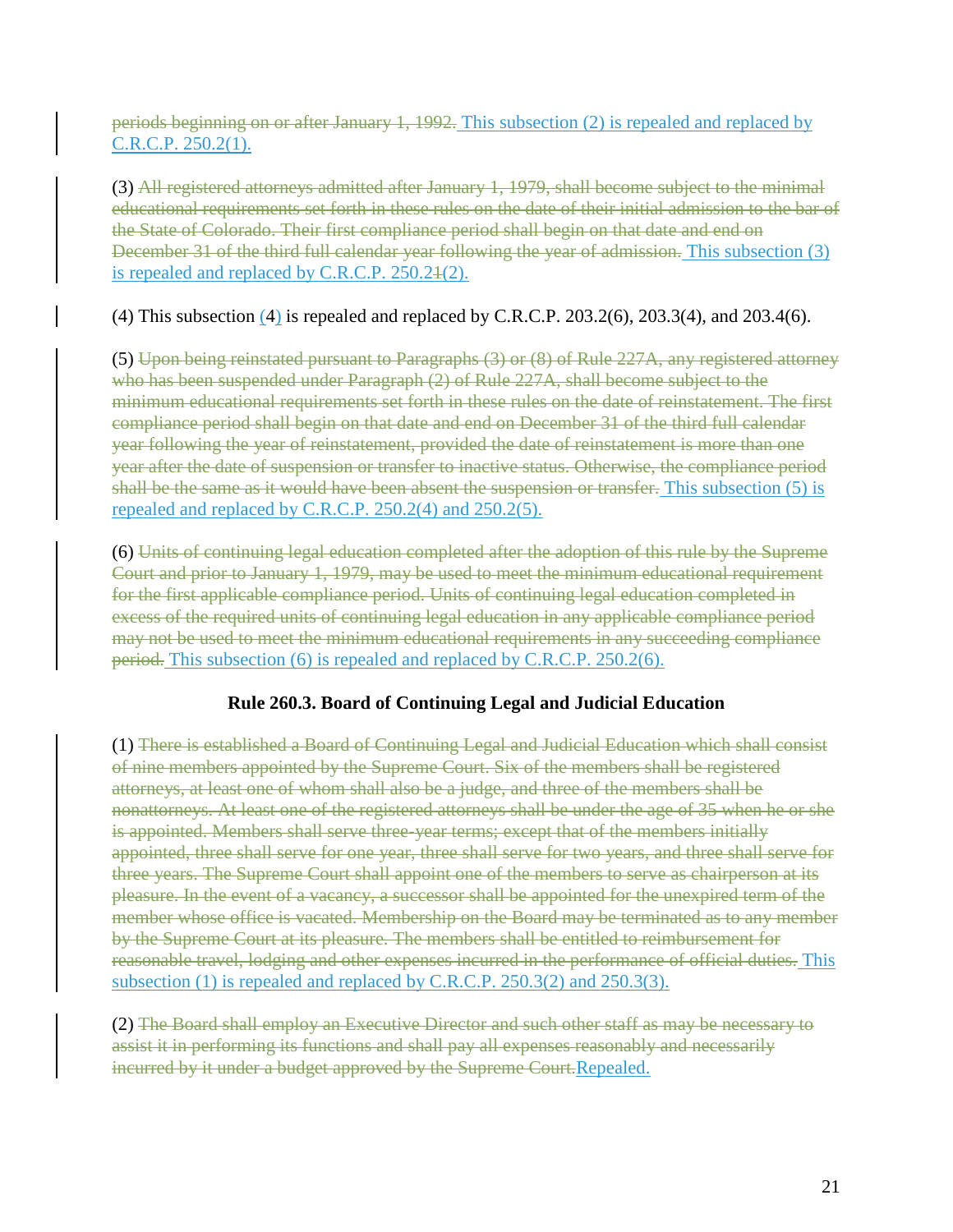(3) The Board shall administer the program of mandatory continuing legal education established by these rules. It may formulate rules and regulations and prepare forms not inconsistent with these rules pertaining to its functions and modify or amend the same from time to time. All such rules, regulations and forms and any modifications or amendments thereto shall be submitted to the Supreme Court and shall be made known to all registered attorneys and judges. Those rules, regulations and forms shall automatically become effective on the 28th day following submission unless they shall be suspended by the Supreme Court prior to that date. This subsection (3) is repealed and replaced by C.R.C.P. 250.3(2) and 250.4.

#### **Rule 260.4. Accreditation**

(1) Continuing legal education must be educational activity which has as its primary objective the increase of professional competence of registered attorneys and judges. The activity must be an organized activity dealing with subject matter directly related to the practice of law or the performance of judicial duties. The Board shall accredit a broad variety of educational activities which meet these requirements. This subsection (1) is repealed and replaced by C.R.C.P.  $250.65(1)$ .

(2) Formal classroom instruction or educational seminars which meet the requirements of Paragraph (1) above lend themselves very well to the fulfillment of the educational requirement imposed by these rules and will be readily accredited by the Board. However, it is not intended that compliance with these rules will impose any undue hardship upon any registered attorney or judge by virtue of the fact that he or she may find it difficult because of age or other reasons to attend such activities. Consequently, in addition to accrediting classroom activities and seminars at centralized locations, the Board shall attempt to promote and accredit such educational activities as video tape and audio tape presentations; preparation of articles, papers, books and other such written materials; self-administered courses and testing; and other meritorious learning experiences. The Board shall to the extent possible make all educational activities reasonably available throughout Colorado. In case of incapacity because of poor health, the Board may defer the requirements set forth in these rules for individual attorneys. Deferral does not constitute a waiver. This subsection (2) is repealed and replaced by C.R.C.P. 250.2(8) and  $250.65(2)$ .

(3) The educational activity required by these rules will be in addition to teaching on a regular basis in which particular registered attorneys or judges may engage. Pursuant to paragraph (6) below, the Board will determine whether a registered attorney's or judge's teaching qualifies for accreditation. This subsection (3) is repealed and replaced by C.R.C.P. 250.65(4).

(4) The Board shall assign an appropriate number of units of credit to each educational activity it shall accredit. Generally, a unit of credit shall be the equivalent of attending 50 minutes of a formal classroom lecture with accompanying textual material. This subsection (4) is repealed and replaced by C.R.C.P. 250.1(3) and 250.65(5).

(5) The Board may accredit as a sponsoring agency any organization which offers continuing legal education activities. All of the activities sponsored by such agency which conform to the requirements of these rules and such additional rules and regulations as the Board may adopt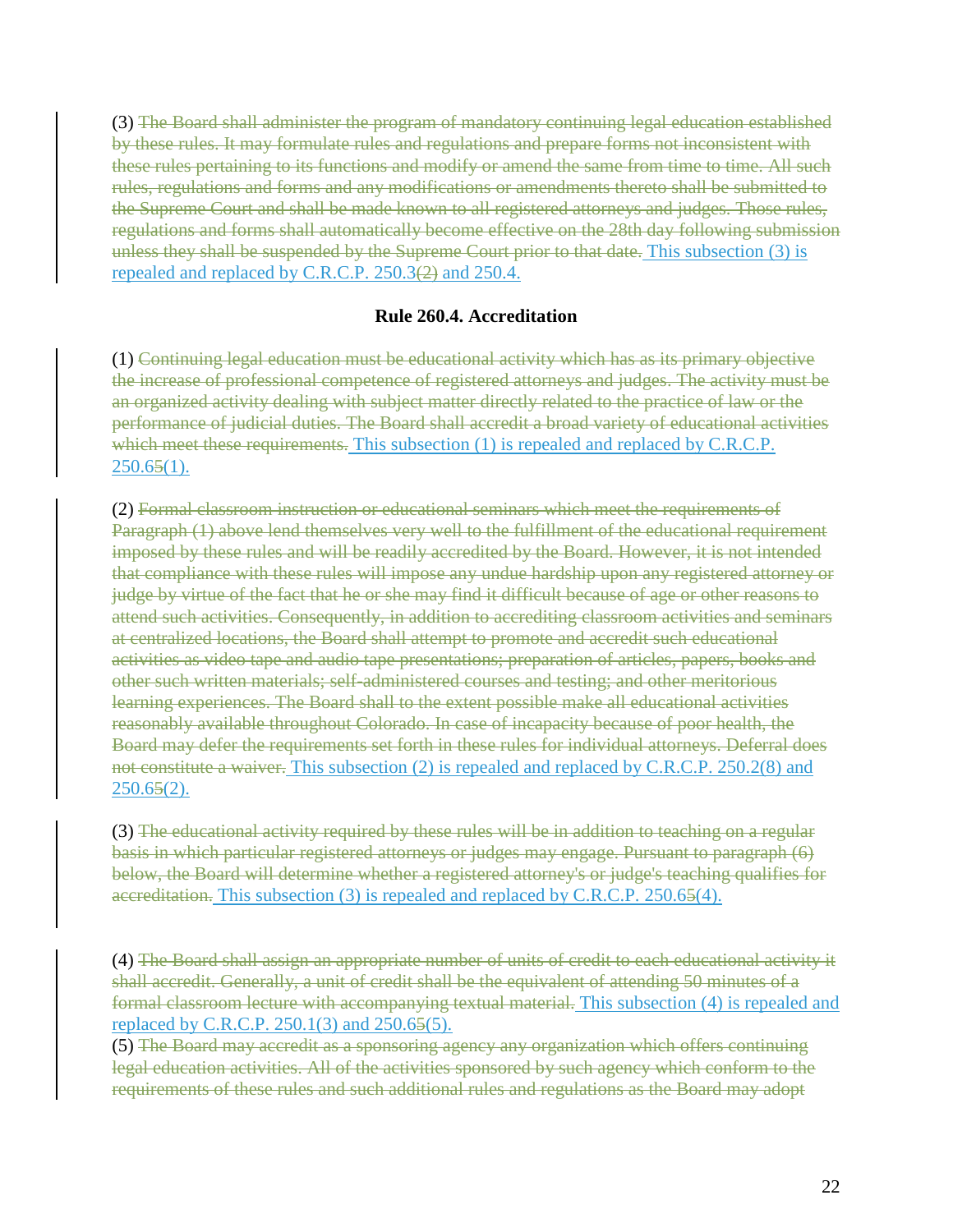from time to time shall be accredited. Accreditation extended by the Board to any sponsoring agency shall be reviewed by the Board at least annually. This subsection (5) is repealed and replaced by C.R.C.P. 250.65(6).

(6) The Board shall develop criteria for the accreditation of individual educational activities and shall in appropriate cases accredit qualifying activities of such nature. Although such accreditation will generally be given before the occurrence of the educational activity, the Board may in appropriate cases extend accreditation to qualified activities which have already occurred. This subsection  $(6)$  is repealed and replaced by C.R.C.P. 250.3(2)(c) and 250.65(2).

(7) The Board shall make available a list of all educational activities accredited by it, together with the units of credit assigned to each activity, which may be undertaken by registered attorneys or judges. This subsection (7) is repealed and replaced by C.R.C.P. 250.65(7).

(8) In furtherance of the purposes and objectives of this Rule to promote competence and professionalism in the practice of law and the administration of justice, the Board shall consider, in accrediting programs and educational activities, the contribution the program will make to the competent and professional practice of law by lawyers in this state or to the competent and professional administration of justice. To this end, the Board may review course content, presentation, advertising, and promotion to ascertain that the highest standards of competence and professionalism are being promoted. The Board may withhold accreditation for any program that does not meet these standards, or the contents or promotion of which would be scandalous or unprofessional. This subsection  $(8)$  is repealed and replaced by C.R.C.P. 250.65 $(2)$ .

## **Rule 260.5. Exemptions**

Any registered attorney shall be exempt from the minimum educational requirements set forth in these rules for the years following the year of the attorney's 65th birthday.Repealed and replaced by C.R.C.P. 250.2(7)(b).

## **Rule 260.6. Compliance**

(1) The mandatory continuing legal educational requirement imposed by these rules shall take effect on January 1, 1979. To aid administrative implementation of the requirement, the Board shall divide all registered attorneys into three groups of approximately equal numbers. The first group shall be required to complete 15 units of continuing legal education during the first year, and thereafter all registered attorneys in the first group shall complete 45 units of continuing legal education during each subsequent three-year compliance period. The second group shall be required to complete 30 units of continuing legal education during the first two years, and thereafter all registered attorneys in the second group shall complete 45 units of continuing legal education during each subsequent three-year compliance period. The third group shall be required to complete 45 units of continuing legal education during the first three years, and thereafter all registered attorneys and judges in the third group shall complete 45 units of continuing legal education during each subsequent three-year compliance period. All registered attorneys admitted to the bar within the two calendar years preceding January 1, 1979 and all judges shall be placed in the third group.Repealed.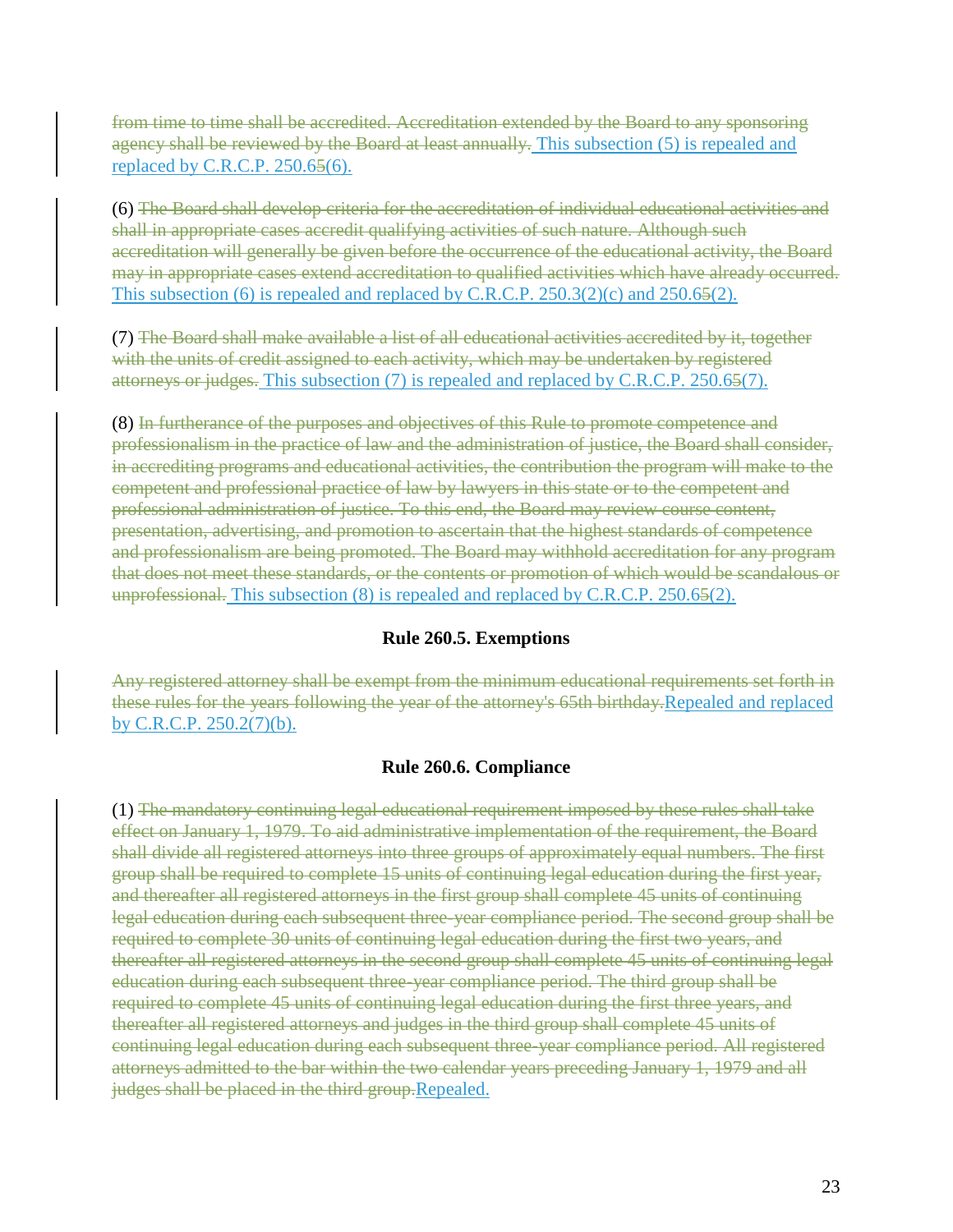(2) Commencing with the date set forth in Paragraph (1) above, the Board shall send to each registered attorney and judge an Affidavit for the reporting of compliance with these rules. It shall be in such form as will allow the reporting of progress towards fulfilling the units required during each applicable compliance period, as such units are earned. This subsection (2) is repealed and replaced by C.R.C.P. 250.76(1) and (2).

(3) At the time of payment of the registration fee required by Rule 227A or Rule 227B, each registered attorney and each judge shall submit an Affidavit showing the units of continuing legal education completed since the date such registered attorney or judge became subject to these rules or the date an Affidavit was last filed, whichever shall be later. This subsection (3) is repealed and replaced by C.R.C.P. 250.76(1) and (2).

(4) No later than January 31st following the end of each applicable compliance period, each registered attorney and each judge shall submit a final Affidavit showing the total units of continuing legal education completed during such period, if the Board's records do not show that the attorney or judge has completed the requirements for that compliance period. This subsection (4) is repealed and replaced by C.R.C.P. 250.76(2).

(5) In the event a registered attorney or judge shall fail to complete the required units at the end of each applicable compliance period, the final Affidavit may be accompanied by a specific plan for making up the deficiency of units necessary within 119 days (17 weeks) after the date of final Affidavit. When filed, the plan shall be accompanied by a make-up plan filing fee, the amount of which shall be determined by the Board annually and which shall be used to cover the costs of processing the plan. Such plan shall be deemed accepted by the Board unless within 14 days after the receipt of such final affidavit the Board notifies the affiant to the contrary. Full completion of the affiant's plan shall be reported by Affidavit to the Board not later than 14 days following such 119-day period. Failure of the affiant to complete the plan within such 119-day period shall invoke the sanctions set forth in Paragraph (6).

(a) Section 5 does not apply to the required course on professionalism mandated by C.R.C.P.  $203.2(6)$ ,  $203.3(4)$ , and  $203.4(6)$ . This subsection (5) is repealed and replaced by C.R.C.P.  $250.76(3)$  and  $(4)$ .

(6) In the event that any registered attorney or judge shall fail to comply with these rules or Rules 203.2(6), 203.3(4), or 203.4(6) in any respect, the Board shall promptly notify such registered attorney or judge of the nature of the noncompliance by a statement of noncompliance. The statement shall advise the registered attorney or judge that within 14 days either the noncompliance must be corrected or a request for a hearing before the Board must be made, and that upon failure to do either, the statement of noncompliance shall be filed with the Supreme Court. This subsection (6) is repealed and replaced by C.R.C.P. 250.76(4).

(7) If the noncompliance is not corrected within 14 days, or if a hearing is not requested within 14 days, the Board shall promptly forward the statement of noncompliance to the Supreme Court which may impose the sanctions set forth in Paragraph (10). This subsection (7) is repealed and replaced by C.R.C.P. 250.76(5).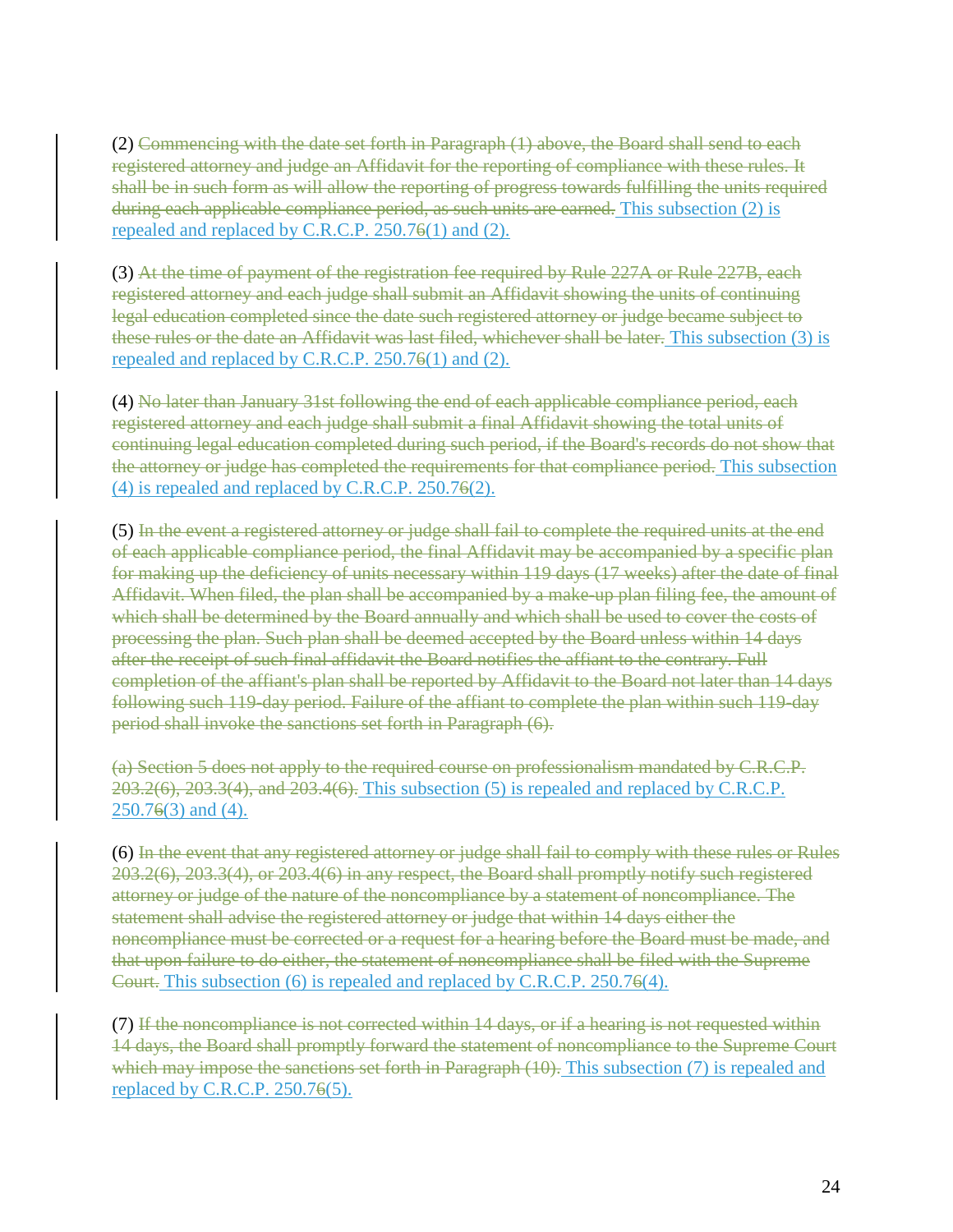(8) If a hearing before the Board is requested, such hearing shall be held within 35 days after the request by the full Board or one or more of the members of the Board as it shall designate, provided that the presiding member at the hearing must be a registered attorney or judge. Notice of the time and place of the hearing shall be given to the registered attorney or judge at least 14 days prior thereto. The registered attorney or judge may be represented by counsel. Witnesses shall be sworn; and, if requested by the registered attorney or judge, a complete electronic record shall be made of all proceedings had and testimony taken. The presiding member shall have authority to rule on all motions, objections and other matters presented in connection with the hearing. The hearing shall be conducted in conformity with the Colorado Rules of Civil Procedure, and the practice in the trial of civil cases, except the registered attorney or judge involved may not be required to testify over his or her objection. The chairman of the Board shall have the power to compel, by subpoena issued out of the Supreme Court, the attendance of witnesses and the production of books, papers, correspondence, memoranda and other records deemed necessary as evidence in the hearing. This subsection (8) is repealed and replaced by C.R.C.P. 250.76(6).

(9) At the conclusion of the hearing, the member or members of the Board who conducted the hearing shall make findings of fact and shall determine whether the registered attorney or judge involved has complied with the requirements of these rules and, if it determines there was noncompliance, whether there was reasonable cause for noncompliance. A copy of such findings and determination shall be sent to the registered attorney or judge involved. If it is determined that compliance has occurred, the matter shall be dismissed; and the Board's records shall be made to reflect such compliance. If it is determined that compliance has not occurred, the Board shall proceed as follows:

(a) If the Board determines that there was reasonable cause for noncompliance, the registered attorney or judge shall be allowed 14 days within which to file with the Board a specific plan for correcting the noncompliance within 119 days (17 weeks). Such plan shall be deemed accepted by the Board unless within 14 days after its receipt the Board notifies the registered attorney or judge to the contrary. Full completion of the plan shall be reported by Affidavit to the Board not later than 14 days following such 119-day period. If the registered attorney or judge shall fail to file an acceptable plan, or shall fail to complete and certify completion of the plan within such 119-day period, the Board shall proceed as set forth in Paragraph (b) as though it had determined that there was not reasonable cause for noncompliance.

(b) If the Board determines that there was not reasonable cause for noncompliance, a record of the matter, which must include a copy of the findings and determination, shall be promptly filed with the Supreme Court. If requested by the Board, registered attorney or judge, the record shall include a transcript of the hearing prepared at the expense of the requesting party. This subsection (9) is repealed and replaced by C.R.C.P. 250.76(7) and (8).

(10) Upon receipt of a statement of noncompliance upon which a hearing was not requested or upon receipt of the record of a Board hearing, the Supreme Court shall enter such order as it shall deem appropriate, which may include an order of summary suspension from the practice of law until the further order of the Court in the case of registered attorneys or referral of the matter to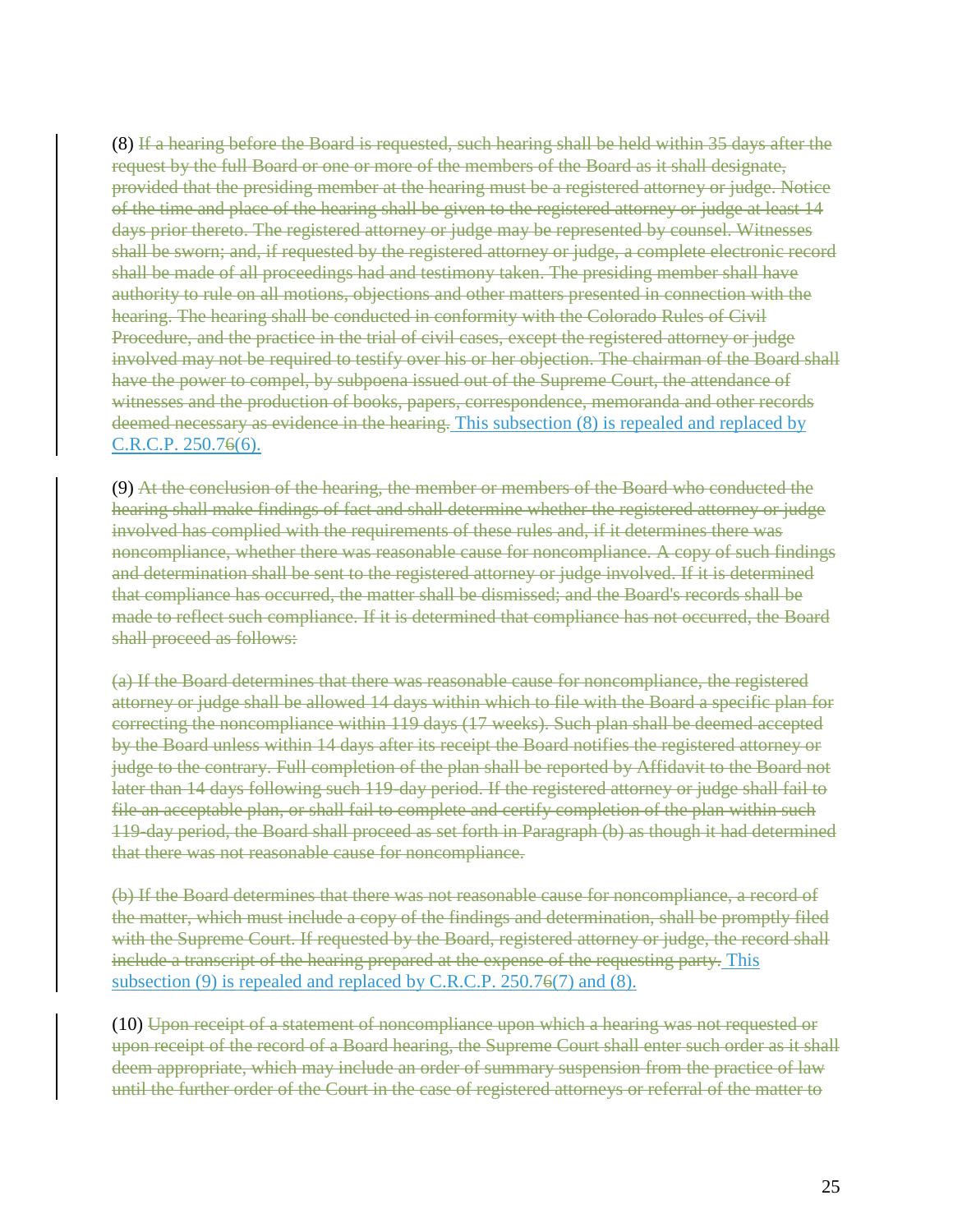the Commission on Judicial Qualifications or the Denver County Court Judicial Qualifications Commission in the case of judges. This subsection (10) is repealed and replaced by C.R.C.P. 250.76(8).

(11) Any registered attorney who has been suspended pursuant to Paragraph (2) of Rule 227A, or who has elected to transfer to inactive status pursuant to Paragraph (7) of Rule 227A, shall be relieved thereby from the requirements of these rules. Upon being reinstated pursuant to Paragraphs (3) or (7) of Rule 227A, the compliance period for such registered attorney shall commence on the date of reinstatement and end on December 31 of the third full calendar year following the year of reinstatement, provided the date of reinstatement is more than one year after the date of suspension or transfer to inactive status, or such lesser period as the Board may determine. Otherwise, the compliance period shall be the same as it would have been absent the suspension or transfer. No registered attorney or judge shall be permitted to transfer from active status to inactive status and vice versa or to become suspended and then reinstated to circumvent the requirements of these rules. This subsection (11) is repealed and replaced by C.R.C.P. 250.2(5).

(12) All notices given pursuant to these rules shall be sent by certified mail, return receipt requested, to the registered address of the registered attorney or judge maintained by the Clerk of the Supreme Court pursuant to Rule 227A or Rule 227B. This subsection (12) is repealed and replaced by C.R.C.P. 250.76(9).

(13) Any attorney who has been suspended for noncompliance pursuant to Rule 260.6(10) may be reinstated by order of the Court upon a showing that the attorney's current continuing legal education deficiency has been made up. The attorney shall file with the Board three (3) copies of a petition seeking reinstatement, addressed to the Supreme Court. The petition shall state with particularity the accredited programs of continuing legal education which the attorney has already completed, including dates of their completion, by which activity the attorney earned sufficient units of credit to make up the deficiency which was the cause of the attorney's suspension. The petition shall be accompanied by a reinstatement filing fee, the amount of which shall be determined by the Board annually and which shall be used to cover the costs associated with noncompliance. The Board shall file a properly completed petition, accompanied by the Board's recommendation, with the Clerk of the Supreme Court within 14 days after receipt. This subsection (13) is repealed and replaced by C.R.C.P. 250.76(10).

## **Rule 260.7. Confidentiality**

The files, records and proceedings of the Board, as they relate to the compliance or noncompliance of any registered attorney or judge with the requirements of these rules, shall be confidential and shall not be disclosed except upon written request or consent of the registered attorney or judge affected or as directed by the Supreme Court.Repealed and replaced by C.R.C.P. 250.87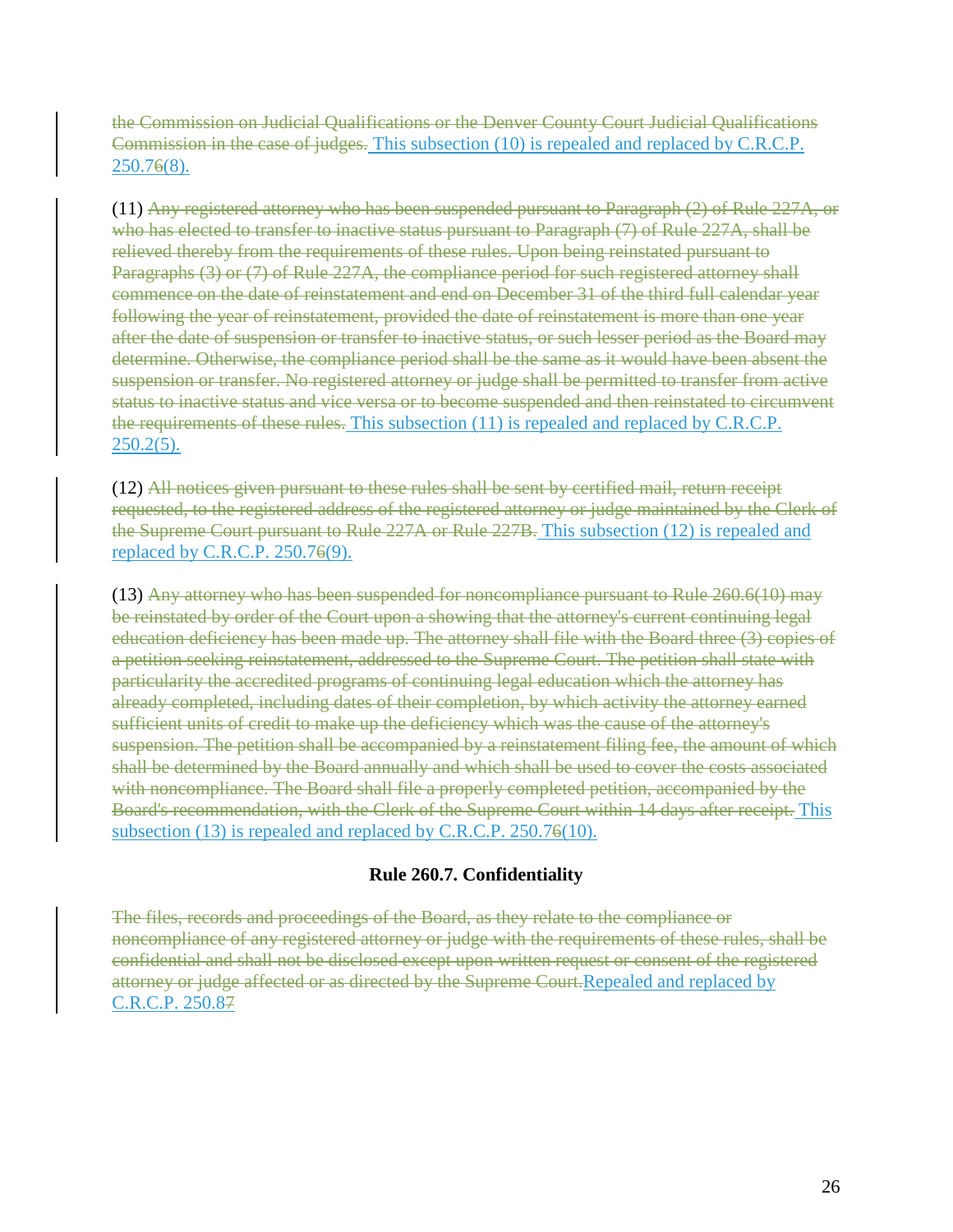#### **Rule 260.8. Direct Representation and Mentoring in Pro Bono Civil Legal Matters**

(1) A lawyer may be awarded a maximum of nine (9) units of general credit during each threeyear compliance period for providing uncompensated pro bono legal representation to an indigent or near-indigent client or clients in a civil legal matter, or mentoring another lawyer or a law student providing such representation.

(2) To be eligible for units of general credit, the civil pro bono legal matter in which a lawyer provides representation must have been assigned to the lawyer by: a court; a bar association or Access to Justice Committee-sponsored program; an organized non-profit entity, such as Colorado Legal Services, Metro Volunteer Lawyers, or Colorado Lawyers Committee whose purpose is or includes the provision of pro bono representation to indigent or near-indigent persons in civil legal matters; or a law school. Prior to assigning the matter, the assigning court, program, entity, or law school shall determine that the client is financially eligible for pro bono legal representation because (a) the client qualifies for participation in programs funded by the Legal Services Corporation, or (b) the client's income and financial resources are slightly above the guidelines utilized by such programs, but the client nevertheless cannot afford counsel.

(3) Subject to the reporting and review requirements specified herein, (a) a lawyer providing uncompensated, pro bono legal representation shall receive one (1) unit of general credit for every five (5) billable-equivalent hours of representation provided to the indigent client; (b) a lawyer who acts as a mentor to another lawyer as specified in this Rule shall be awarded one (1) unit of general credit per completed matter; and  $(c)$  a lawyer who acts as a mentor to a law student shall be awarded two (2) units of general credit per completed matter. A lawyer will not be eligible to receive more than nine (9) units of general credit during any three-year compliance period via any combination of pro bono representation and mentoring.

(4) A lawyer wishing to receive general credit units under this Rule shall submit to the assigning court, program, or law school a completed Form 8. As to mentoring, the lawyer shall submit Form 8 only once, when the matter is fully completed. As to pro bono representation, if the representation will be concluded during a single three-year compliance period, then the lawyer shall complete and submit Form 8 only once, when the representation is fully completed. If the representation will continue into another three-year compliance period, then the applying lawyer may submit an interim Form 8 seeking such credit as the lawyer may be eligible to receive during the three-year compliance period that is coming to an end. Upon receipt of an interim or final Form 8, the assigning court, program, entity, or law school shall in turn report to the Board the number of general CLE units that it recommends be awarded to the reporting lawyer under the provisions of this Rule. It shall recommend an award of the full number of units for which the lawyer is eligible under the provisions of this Rule, unless it determines after review that such an award is not appropriate due to the lawyer's lack of diligence or competence, in which case it shall recommend awarding less than the full number of units or no units. An outcome in the matter adverse to the client's objectives or interests shall not result in any presumption that the lawyer's representation or mentoring was not diligent or competent. The Board shall have final authority to issue or decline to issue units of credit to the lawyer providing representation or mentoring, subject to the other provisions of these Rules and Regulations, including without limitation the hearing provisions of Regulation 108.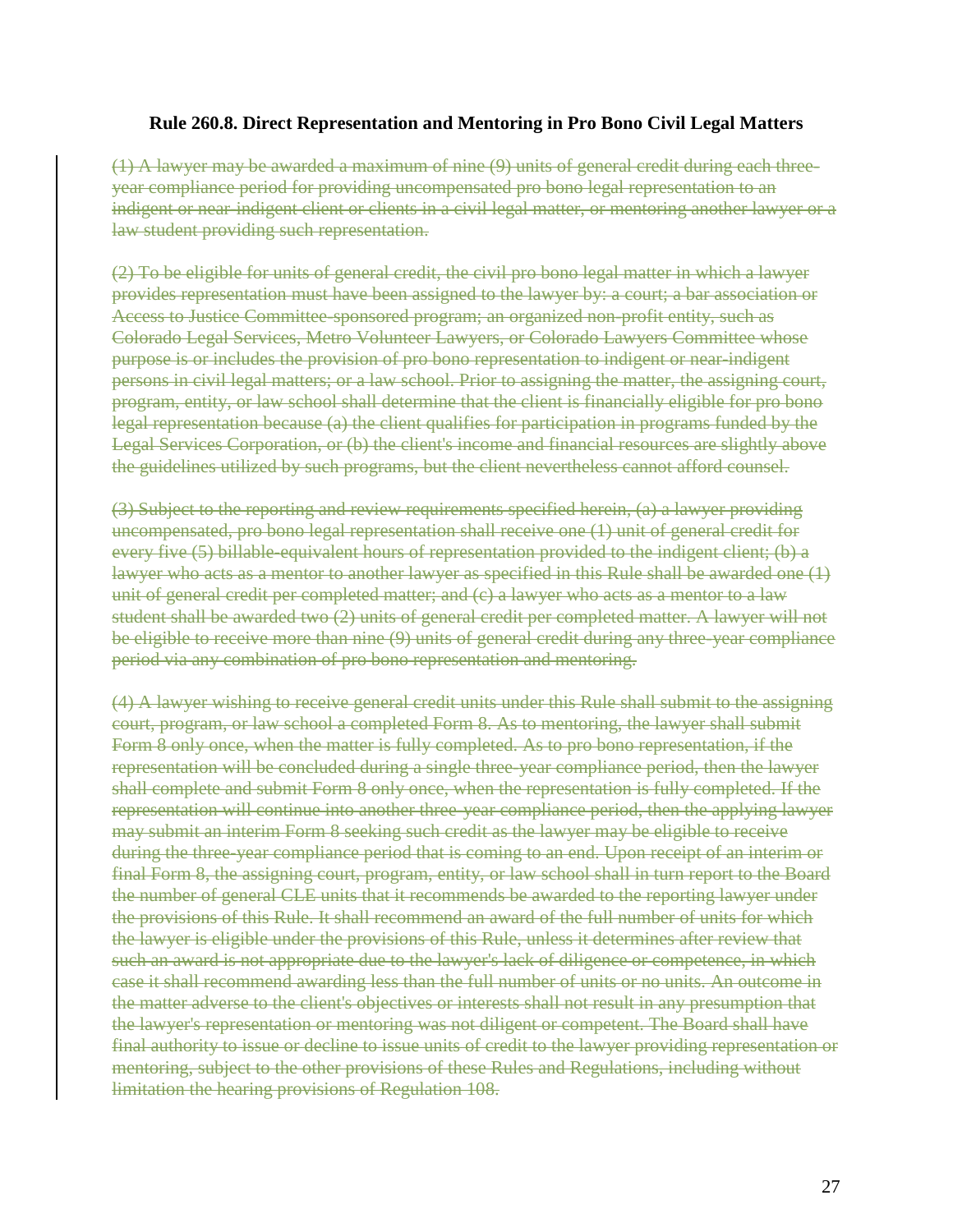(5) A lawyer who acts as a mentor to another lawyer providing representation shall be available to the lawyer providing representation for information and advice on all aspects of the legal matter, but will not be required to file or otherwise enter an appearance on behalf of the indigent client in any court. Mentors shall not be members of the same firm or in association with the lawyer providing representation to the indigent client.

(6) A lawyer who acts as a mentor to a law student who is eligible to practice law under C.R.S. §§ 12-5-116 to -116.5 shall be assigned to the law student at the time of the assignment of the legal matter with the consent of the mentor, the law student, and the law school. The matter shall be assigned to the law student by a court, a program or entity as described in Rule 260.8(2), or an organized student law office program administered by his or her law school, after such court, program, entity, or student law office determines that the client is eligible for pro bono representation in accordance Rule 260.8(2). The mentor shall be available to the law student for information and advice on all aspects of the matter, and shall directly and actively supervise the law student while allowing the law student to provide representation to the client. The mentor shall file or enter an appearance along with the law student in any legal matter pursued or defended for the client in any court. Mentors may be acting as full-time or adjunct professors at the law student's law school at the same time they serve as mentors, so long as it is not a primary, paid responsibility of that professor to administer the student law office and supervise its lawstudent participants.Repealed and replaced by C.R.C.P. 250.98.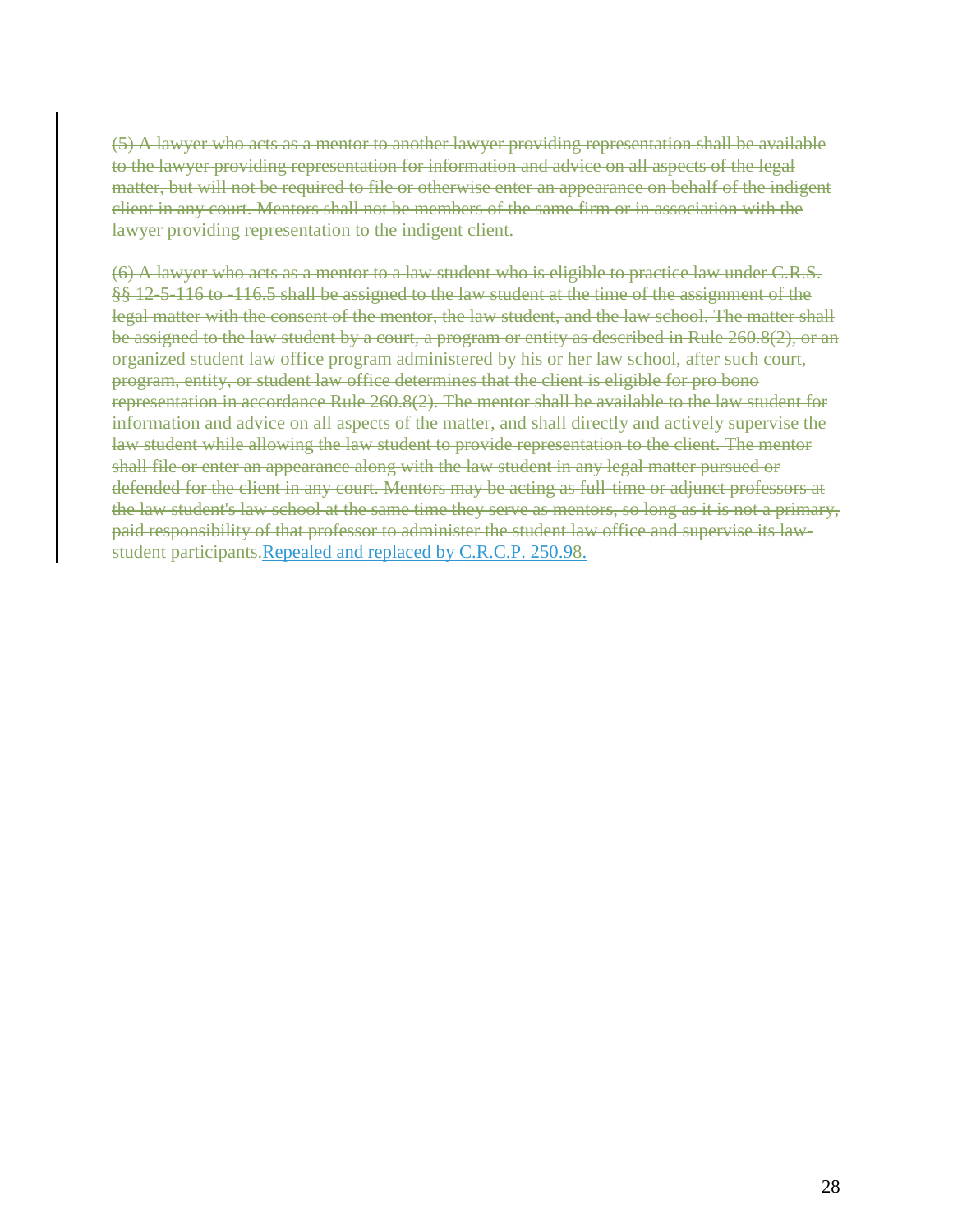#### **Rule 260. Mandatory Continuing Legal and Judicial Education**

#### **Preamble: Statement of Purpose**

This preamble is repealed and replaced by the preamble to C.R.C.P.250.

#### **Rule 260.1. Definitions**

(1) This subsection (1) is repealed and replaced by C.R.C.P. 250.1(5).

(2) This subsection (2) is repealed and replaced by C.R.C.P. 250.1(2).

(3) Repealed.

- (4) This subsection (4) is repealed and replaced by C.R.C.P. 250.1(11).
- (5) This subsection (5) is repealed and replaced by C.R.C.P. 250.1(8).
- (6) This subsection (6) is repealed and replaced by C.R.C.P. 250.1(13).
- (7) This subsection (7) is repealed and replaced by C.R.C.P. 250.1(3).

#### **Rule 260.2. CLE Requirements**

- (1) This subsection (1) is repealed and replaced by C.R.C.P. 250.2(1).
- (2) This subsection (2) is repealed and replaced by C.R.C.P. 250.2(1).
- (3) This subsection (3) is repealed and replaced by C.R.C.P. 250.2(2).
- (4) This subsection (4) is repealed and replaced by C.R.C.P. 203.2(6), 203.3(4), and 203.4(6).
- (5) This subsection (5) is repealed and replaced by C.R.C.P. 250.2(4) and 250.2(5).
- (6) This subsection (6) is repealed and replaced by C.R.C.P. 250.2(6).

#### **Rule 260.3. Board of Continuing Legal and Judicial Education**

- (1) This subsection (1) is repealed and replaced by C.R.C.P. 250.3(2) and 250.3(3).
- (2) Repealed.
- (3) This subsection (3) is repealed and replaced by C.R.C.P. 250.3 and 250.4.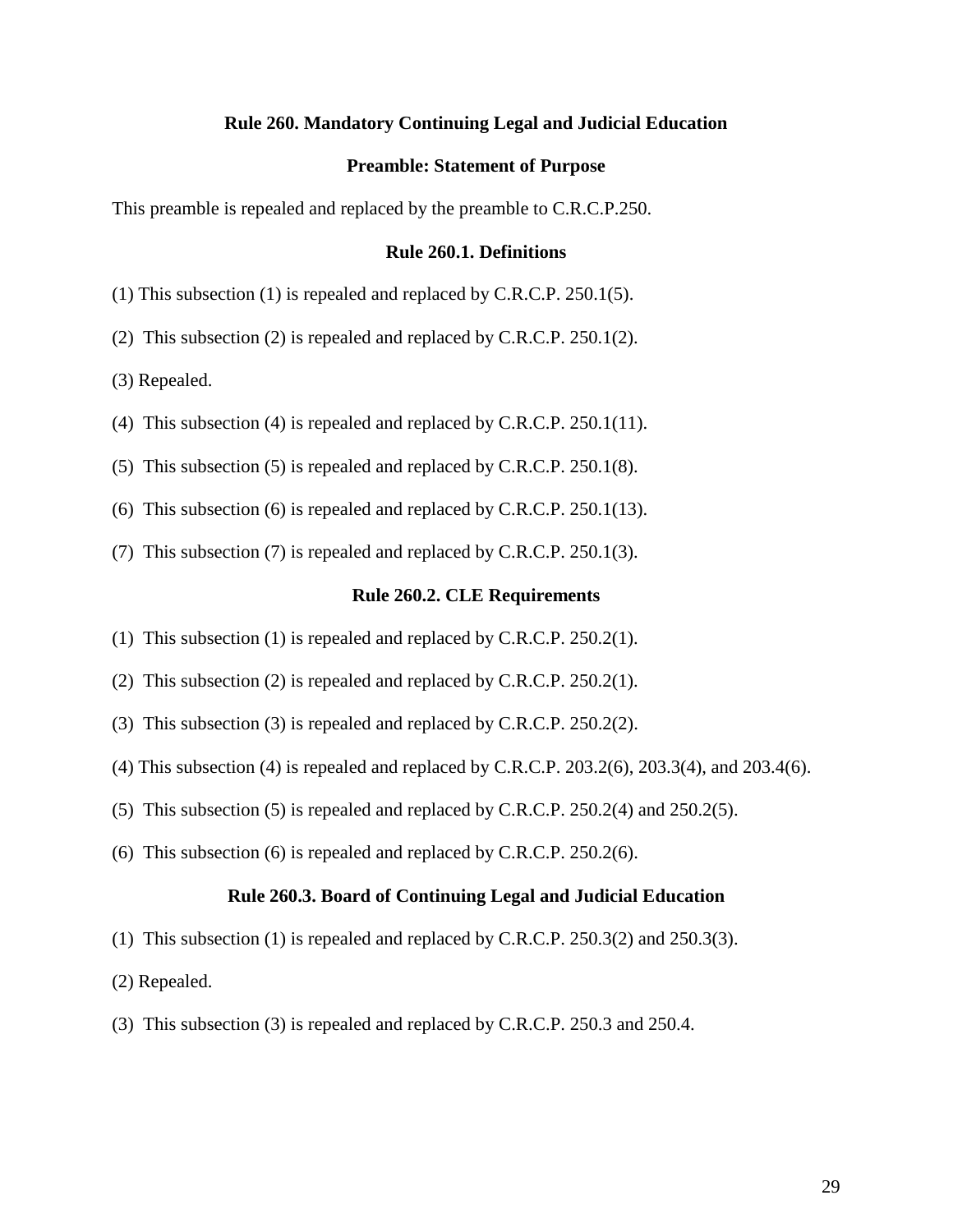#### **Rule 260.4. Accreditation**

- (1) This subsection (1) is repealed and replaced by C.R.C.P. 250.6(1).
- (2) This subsection (2) is repealed and replaced by C.R.C.P. 250.2(8) and 250.6(2).
- (3) This subsection (3) is repealed and replaced by C.R.C.P. 250.6(4).
- (4) This subsection (4) is repealed and replaced by C.R.C.P. 250.1(3) and 250.6(5).
- (5) This subsection (5) is repealed and replaced by C.R.C.P. 250.6(6).
- (6) This subsection (6) is repealed and replaced by C.R.C.P.  $250.3(2)(c)$  and  $250.6(2)$ .
- (7) This subsection (7) is repealed and replaced by C.R.C.P. 250.6(7).
- (8) This subsection (8) is repealed and replaced by C.R.C.P. 250.6(2).

#### **Rule 260.5. Exemptions**

Repealed and replaced by C.R.C.P. 250.2(7)(b).

#### **Rule 260.6. Compliance**

(1) Repealed.

- (2) This subsection (2) is repealed and replaced by C.R.C.P. 250.7(1) and (2).
- (3) This subsection (3) is repealed and replaced by C.R.C.P. 250.7(1) and (2).
- (4) This subsection (4) is repealed and replaced by C.R.C.P. 250.7(2).
- (5) This subsection (5) is repealed and replaced by C.R.C.P. 250.7(3) and (4).
- (6) This subsection (6) is repealed and replaced by C.R.C.P. 250.7(4).
- (7) This subsection (7) is repealed and replaced by C.R.C.P. 250.7(5).
- (8) This subsection (8) is repealed and replaced by C.R.C.P. 250.7(6).
- (9) This subsection (9) is repealed and replaced by C.R.C.P. 250.7(7) and (8).
- (10) This subsection (10) is repealed and replaced by C.R.C.P. 250.7(8).
- (11) This subsection (11) is repealed and replaced by C.R.C.P. 250.2(5).